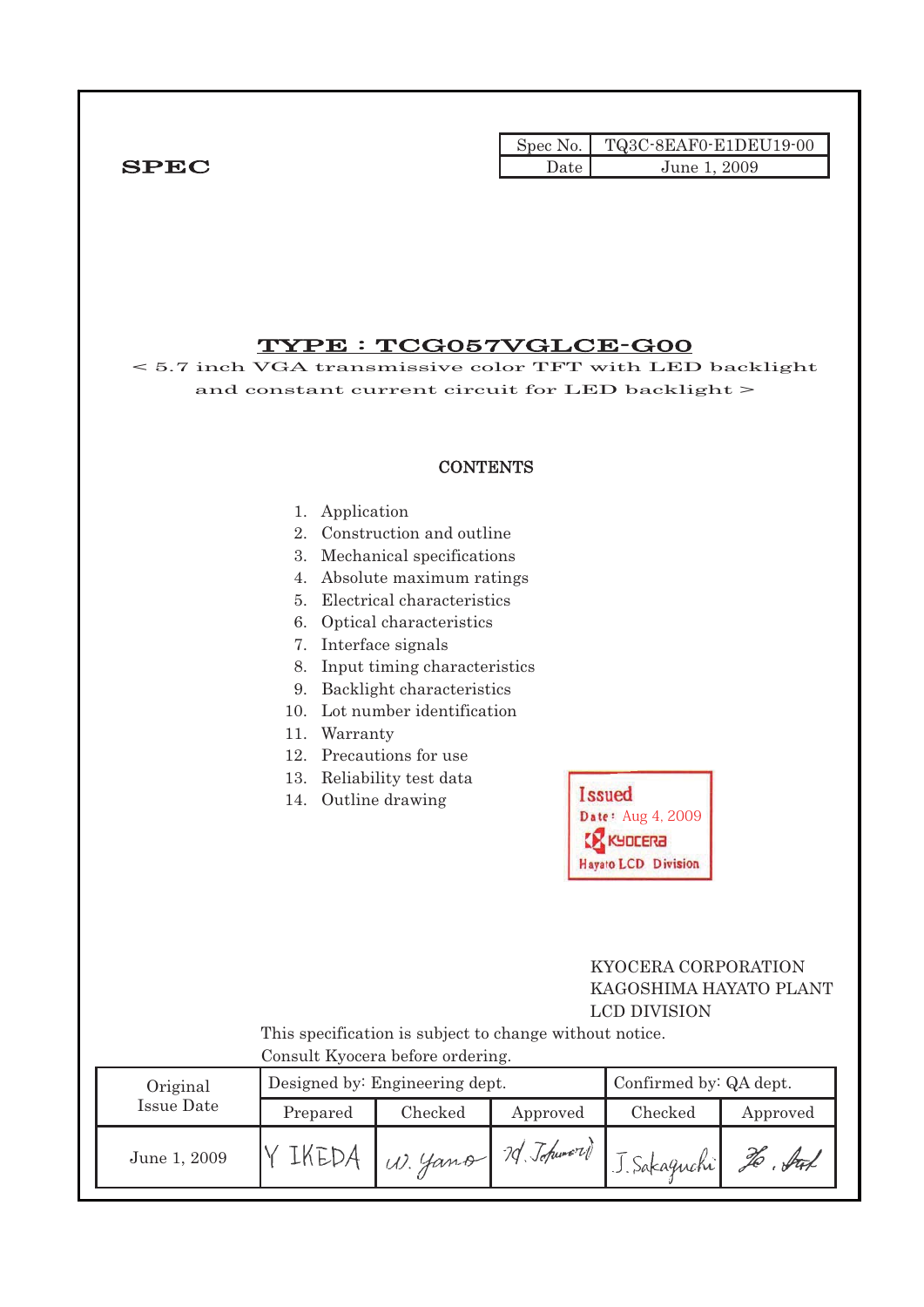| Spec No.              | Part No.        | Page |
|-----------------------|-----------------|------|
| TQ3C-8EAF0-E1DEU19-00 | TCG057VGLCE-G00 |      |

# Warning

- 1. This Kyocera LCD module has been specifically designed for use only in electronic devices and industrial machines in the area of audio control, office automation, industrial control, home appliances, etc. The module should not be used in applications where the highest level of safety and reliability are required and module failure or malfunction of such module results in physical harm or loss of life, as well as enormous damage or loss. Such fields of applications include, without limitation, medical, aerospace, communications infrastructure, atomic energy control. Kyocera expressly disclaims any and all liability resulting in any way to the use of the module in such applications.
- 2. Customer agrees to indemnify, defend and hold Kyocera harmless from and against any and all actions, claims, damages, liabilities, awards, costs, and expenses, including legal expenses, resulting from or arising out of Customer's use, or sale for use, or Kyocera modules in applications.

# Caution

1. Kyocera shall have the right, which Customer hereby acknowledges, to immediately scrap or destroy tooling for Kyocera modules for which no Purchase Orders have been received from the Customer in a two-year period.

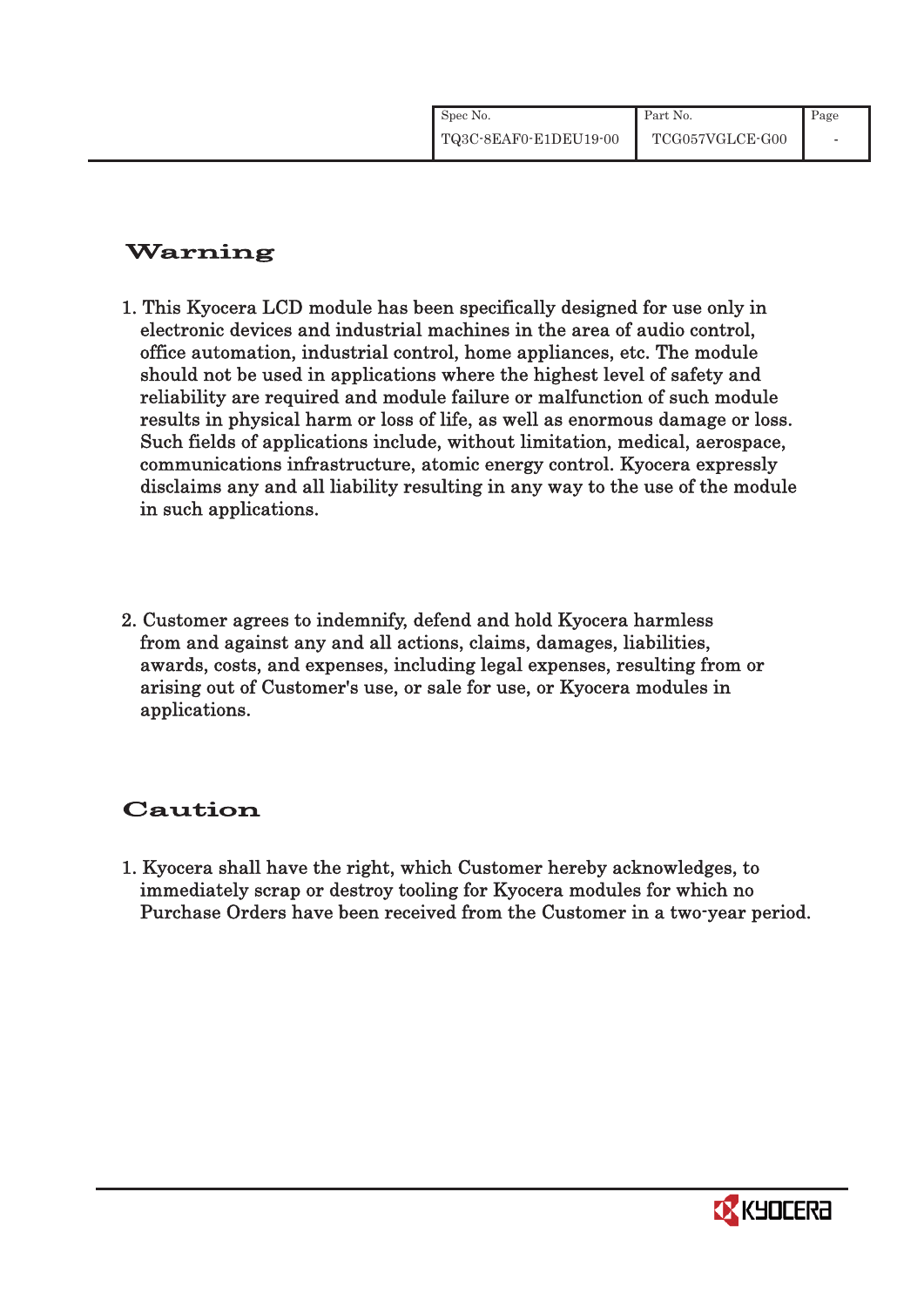|                                                                                      |             |                                  | Spec No.        | ${\bf TQ3C\text{-}SEAF0\text{-}E1DEU19\text{-}00}$ | Part No. | $\operatorname{TCG057VGLCE\text{-}GO0}$ | Page |
|--------------------------------------------------------------------------------------|-------------|----------------------------------|-----------------|----------------------------------------------------|----------|-----------------------------------------|------|
|                                                                                      |             |                                  |                 |                                                    |          |                                         |      |
| Revision record<br>Designed by : Engineering dept.<br>Confirmed by $\colon$ QA dept. |             |                                  |                 |                                                    |          |                                         |      |
|                                                                                      | $\rm{Date}$ | $\ensuremath{\mathrm{Prepared}}$ | ${\it Checked}$ | ${\Large\bf Approved}$                             | Checked  | Approved                                |      |
|                                                                                      |             |                                  |                 |                                                    |          |                                         |      |
|                                                                                      |             |                                  |                 |                                                    |          |                                         |      |
| ${\rm Rev. No.}$                                                                     | Date        | $\rm Page$                       |                 | $\label{eq:2} \textbf{Descriptions}$               |          |                                         |      |
|                                                                                      |             |                                  |                 |                                                    |          |                                         |      |
|                                                                                      |             |                                  |                 |                                                    |          |                                         |      |
|                                                                                      |             |                                  |                 |                                                    |          |                                         |      |
|                                                                                      |             |                                  |                 |                                                    |          |                                         |      |
|                                                                                      |             |                                  |                 |                                                    |          |                                         |      |
|                                                                                      |             |                                  |                 |                                                    |          |                                         |      |
|                                                                                      |             |                                  |                 |                                                    |          |                                         |      |
|                                                                                      |             |                                  |                 |                                                    |          |                                         |      |
|                                                                                      |             |                                  |                 |                                                    |          |                                         |      |
|                                                                                      |             |                                  |                 |                                                    |          |                                         |      |
|                                                                                      |             |                                  |                 |                                                    |          |                                         |      |
|                                                                                      |             |                                  |                 |                                                    |          |                                         |      |
|                                                                                      |             |                                  |                 |                                                    |          |                                         |      |
|                                                                                      |             |                                  |                 |                                                    |          |                                         |      |
|                                                                                      |             |                                  |                 |                                                    |          |                                         |      |
|                                                                                      |             |                                  |                 |                                                    |          |                                         |      |
|                                                                                      |             |                                  |                 |                                                    |          |                                         |      |
|                                                                                      |             |                                  |                 |                                                    |          |                                         |      |
|                                                                                      |             |                                  |                 |                                                    |          |                                         |      |
|                                                                                      |             |                                  |                 |                                                    |          |                                         |      |
|                                                                                      |             |                                  |                 |                                                    |          |                                         |      |
|                                                                                      |             |                                  |                 |                                                    |          |                                         |      |
|                                                                                      |             |                                  |                 |                                                    |          |                                         |      |
|                                                                                      |             |                                  |                 |                                                    |          |                                         |      |
|                                                                                      |             |                                  |                 |                                                    |          |                                         |      |
|                                                                                      |             |                                  |                 |                                                    |          |                                         |      |
|                                                                                      |             |                                  |                 |                                                    |          |                                         |      |
|                                                                                      |             |                                  |                 |                                                    |          |                                         |      |
|                                                                                      |             |                                  |                 |                                                    |          |                                         |      |
|                                                                                      |             |                                  |                 |                                                    |          |                                         |      |
|                                                                                      |             |                                  |                 |                                                    |          |                                         |      |
|                                                                                      |             |                                  |                 |                                                    |          |                                         |      |

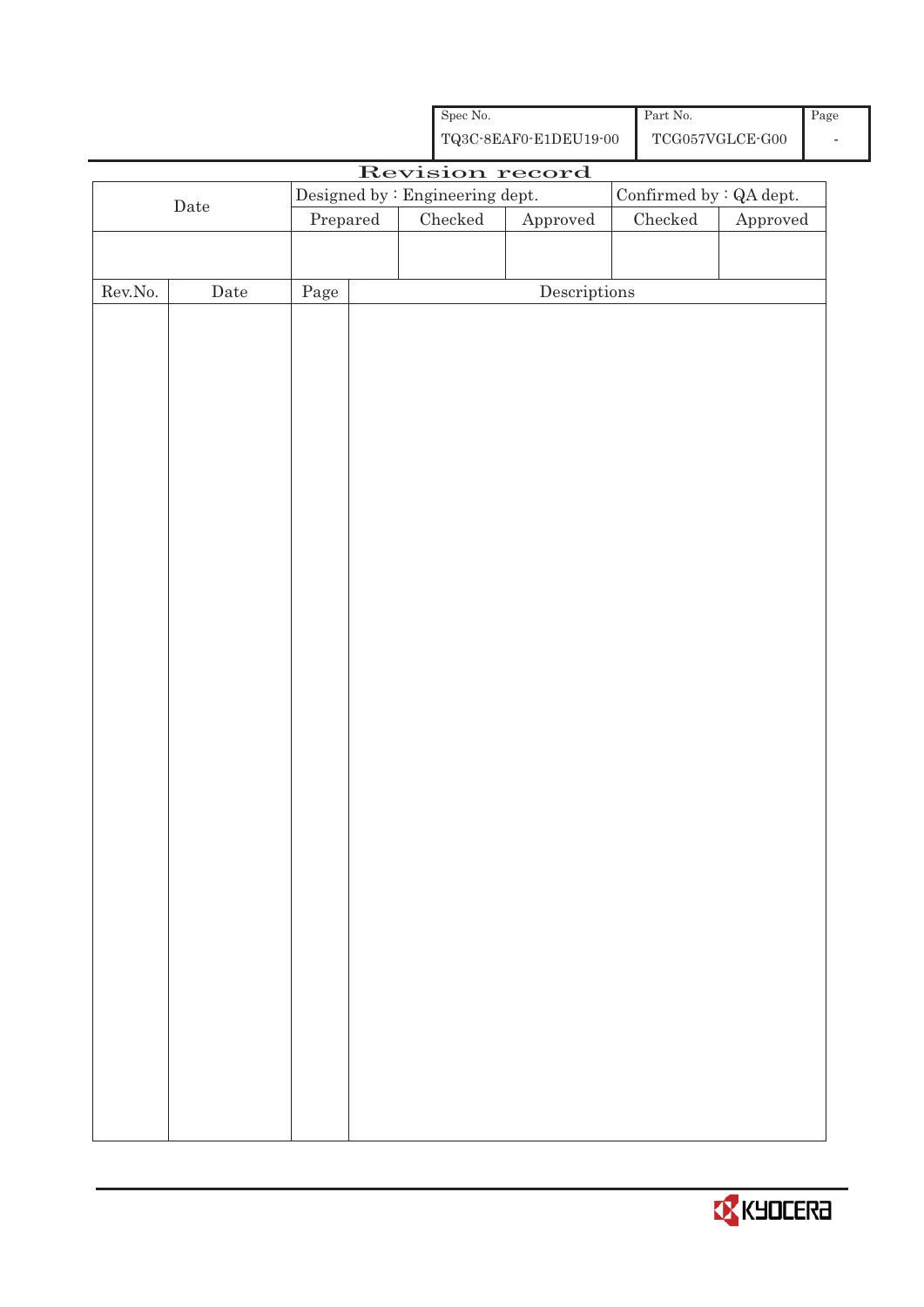## 1. Application

This document defines the specification of TCG057VGLCE-G00. (RoHS Compliant)

### 2. Construction and outline

| LCD.               | : Transmissive color dot matrix type TFT          |
|--------------------|---------------------------------------------------|
| Backlight system   | : LED                                             |
| Polarizer          | $:$ Glare treatment                               |
| Additional circuit | : Timing controller, Power supply $(3.3V)$ input) |
|                    | (with constant current circuit for LED Backlight) |

### 3. Mechanical specifications

| <b>Item</b>                        | Specification                                          | Unit |
|------------------------------------|--------------------------------------------------------|------|
| Outline dimensions<br><sup>1</sup> | $144(W)\times(104.8)(H)\times12.7(D)$                  | mm   |
| Active area                        | $115.2(W)\times86.4(H)$<br>(14.4cm/5.7 inch(Diagonal)) | mm   |
| Dot format                         | $640 \times (B,G,R)(W) \times 480(H)$                  | dot  |
| Dot pitch                          | $0.06(W)\times0.18(H)$                                 | mm   |
| Base color<br>$\mathfrak{D}$       | Normally White                                         |      |
| Mass                               | 180                                                    | g    |

1) Projection not included. Please refer to outline for details.

2) Due to the characteristics of the LCD material, the color varies with environmental temperature.

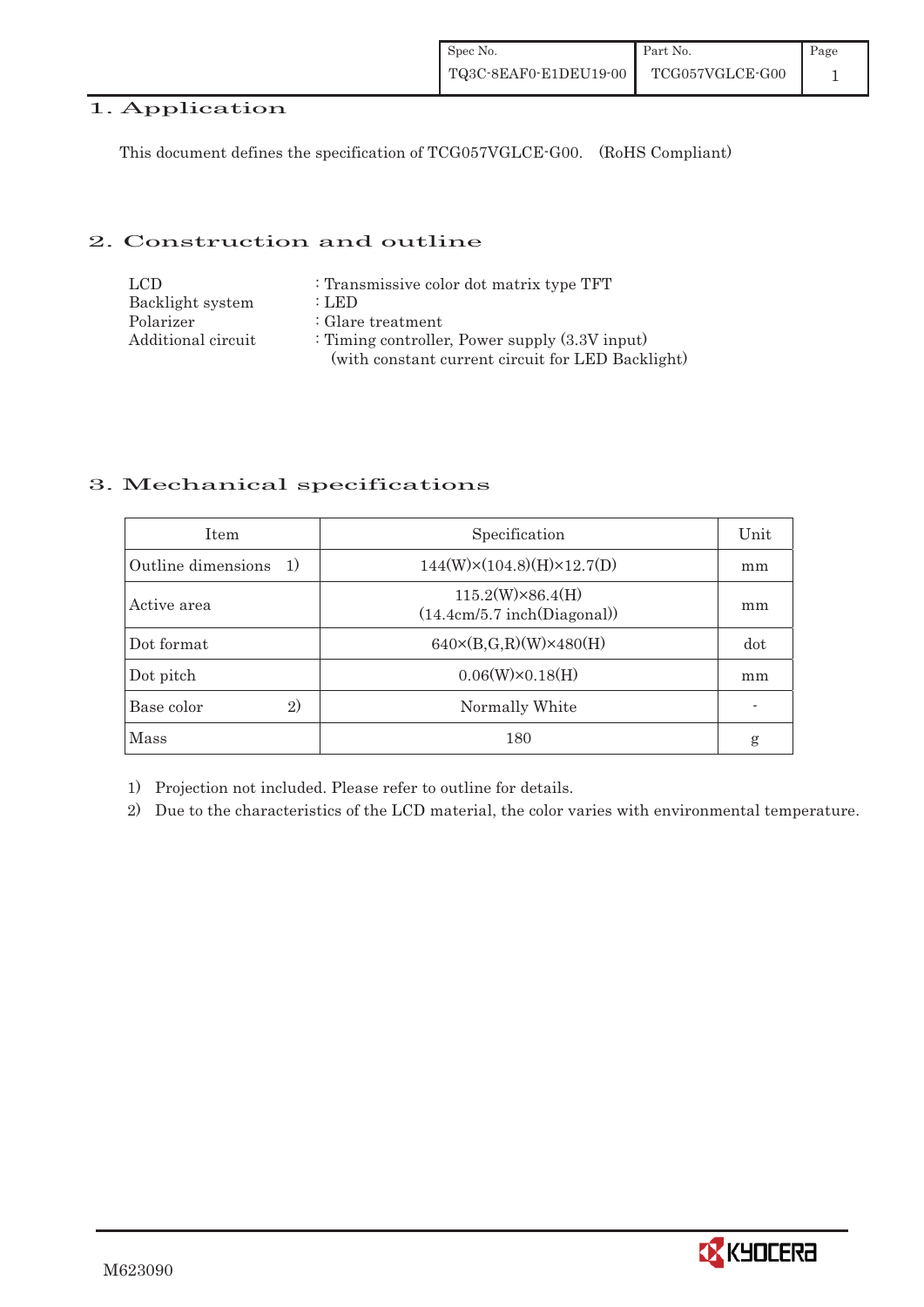### 4. Absolute maximum ratings

4-1.Electrical absolute maximum ratings

| Item                         | Symbol           | Min.   | Max.          | Unit |
|------------------------------|------------------|--------|---------------|------|
| Supply voltage for logic     | $\rm V_{DD}$     |        | 4.0           |      |
| Input signal voltage         | $\rm V_{\rm IN}$ | $-0.3$ | 6.0           |      |
| Supply voltage for backlight | $\rm V_{IN}B$    |        | 6.0           |      |
| Backlight ON-OFF             | <b>BLEN</b>      |        | $\rm V_{IN}B$ |      |
| Brightness adjust voltage    | VBRT             |        | VinB          |      |

1) Input signal : CK,  $R0 \sim R5$ ,  $G0 \sim G5$ ,  $B0 \sim B5$ , Hsync, Vsync, ENAB, R/L, U/D

#### 4-2. Environmental absolute maximum ratings

| Item                  |    | Symbol                   | Min.  | Max. | Unit      |
|-----------------------|----|--------------------------|-------|------|-----------|
| Operating temperature |    | Top                      | $-20$ | 70   | $\circ$ C |
| Storage temperature   | 2) | <b>T</b> <sub>STO</sub>  | $-30$ | 80   | $\circ$ C |
| Operating humidity    | 3) | $H_{OP}$                 | 10    | 4)   | %RH       |
| Storage humidity      | 3) | <b>H</b> <sub>sto</sub>  | 10    | 4)   | %RH       |
| Vibration             |    |                          | 5)    | 5)   |           |
| Shock                 |    | $\overline{\phantom{0}}$ | 6)    | 6.   |           |

- 1) Operating temperature means a temperature which operation shall be guaranteed. Since display performance is evaluated at 25°C, another temperature range should be confirmed.
- 2) Temp. =  $-30^{\circ}$ C $<$ 48h, Temp. =  $80^{\circ}$ C $<$ 168h Store LCD at normal temperature/humidity. Keep them free from vibration and shock. An LCD that is kept at a low or a high temperature for a long time can be defective due to other conditions, even if the low or high temperature satisfies the standard.
	- (Please refer to "Precautions for Use" for details.)
- 3) Non-condensing
- 4) Temp. $\leq$ 40°C, 85%RH Max.
	- Temp. >40°C, Absolute humidity shall be less than 85%RH at 40°C.
- 5)

| Frequency       | $10\mathtt{\sim}55~\mathrm{Hz}$ | Acceleration value         |
|-----------------|---------------------------------|----------------------------|
| Vibration width | $0.15$ mm                       | $(0.3{\sim}9~{\rm m/s^2})$ |
| Interval        | $10 - 55 - 10$ Hz               | 1 minutes                  |

 2 hours in each direction X, Y, Z (6 hours total) EIAJ ED-2531

6) Acceleration: 490 m/s2, Pulse width: 11 ms 3 times in each direction:  $\pm X$ ,  $\pm Y$ ,  $\pm Z$ EIAJ ED-2531

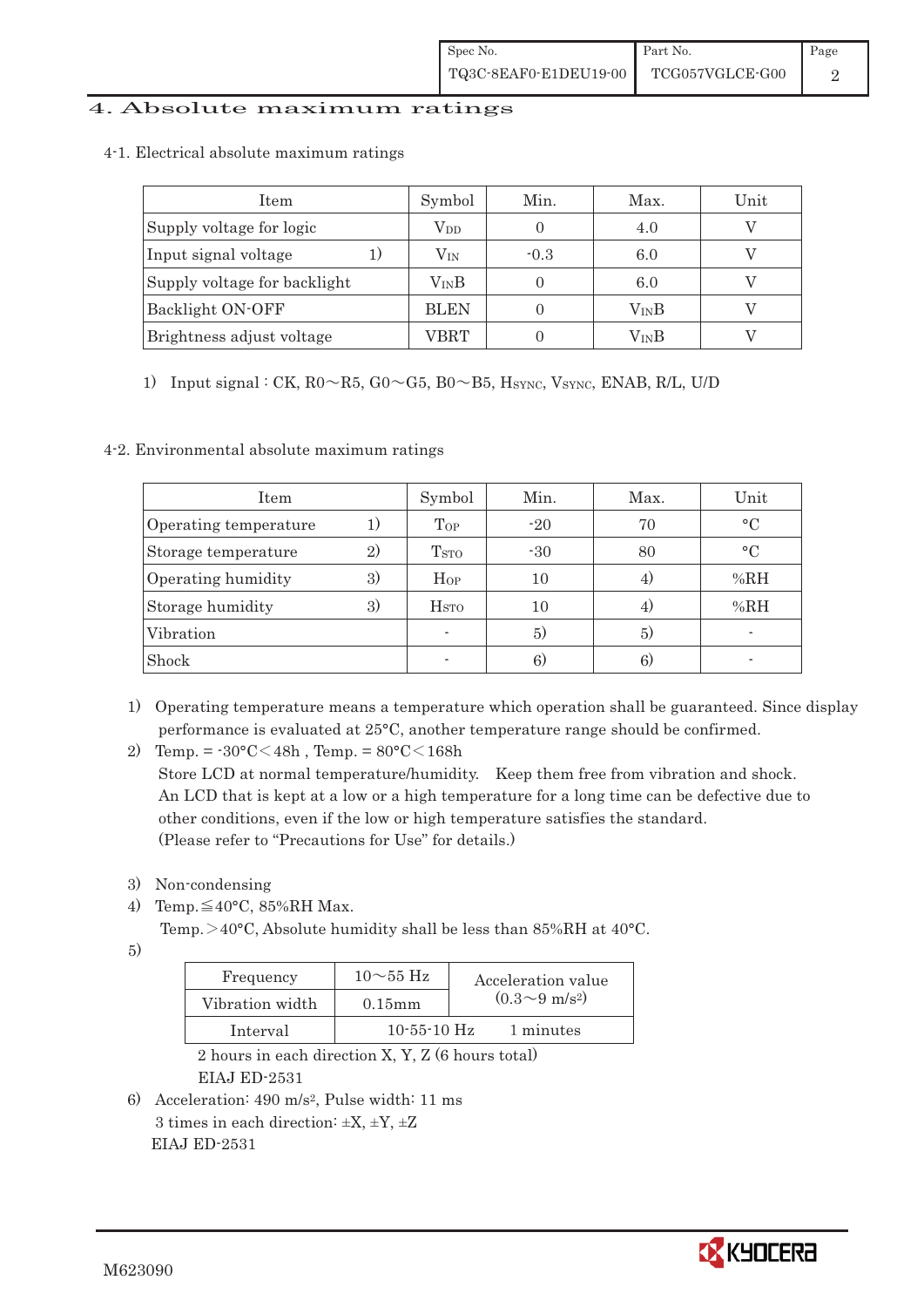| Spec No.              | Part No.                       | Page |
|-----------------------|--------------------------------|------|
| TQ3C-8EAF0-E1DEU19-00 | ${\rm TCG057VGLCE\hbox{-}GO0}$ |      |

## 5. Electrical characteristics

|                                 |                 |                          |                          |      | Temp. = $-20 \sim 70$ °C |         |
|---------------------------------|-----------------|--------------------------|--------------------------|------|--------------------------|---------|
| Item                            | Symbol          | Condition                | Min.                     | Typ. | Max.                     | Unit    |
| Supply voltage<br>1)            | $V_{DD}$        | $\overline{\phantom{a}}$ | 3.0                      | 3.3  | 3.6                      |         |
| Current consumption             | $_{\rm{LDD}}$   | 2)                       | $\overline{\phantom{0}}$ | 150  | 195                      | mA      |
| Permissive input ripple voltage | $\rm V_{RP}$    |                          | $\overline{\phantom{0}}$ |      | 100                      | $mVp-p$ |
|                                 | $\rm V_{II}$    | "Low" level              | $\Omega$                 |      | 0.3V <sub>DD</sub>       | V       |
| 3)<br>Input signal voltage      | V <sub>IH</sub> | "High" level             | 0.7V <sub>DD</sub>       |      | <b>V</b> <sub>DD</sub>   |         |

1) V<sub>DD</sub>-turn-on conditions



2) Display pattern:



3) Input signal : CK,  $R0 \sim R5$ ,  $G0 \sim G5$ ,  $B0 \sim B5$ , HSYNC, VSYNC, ENAB, R/L, U/D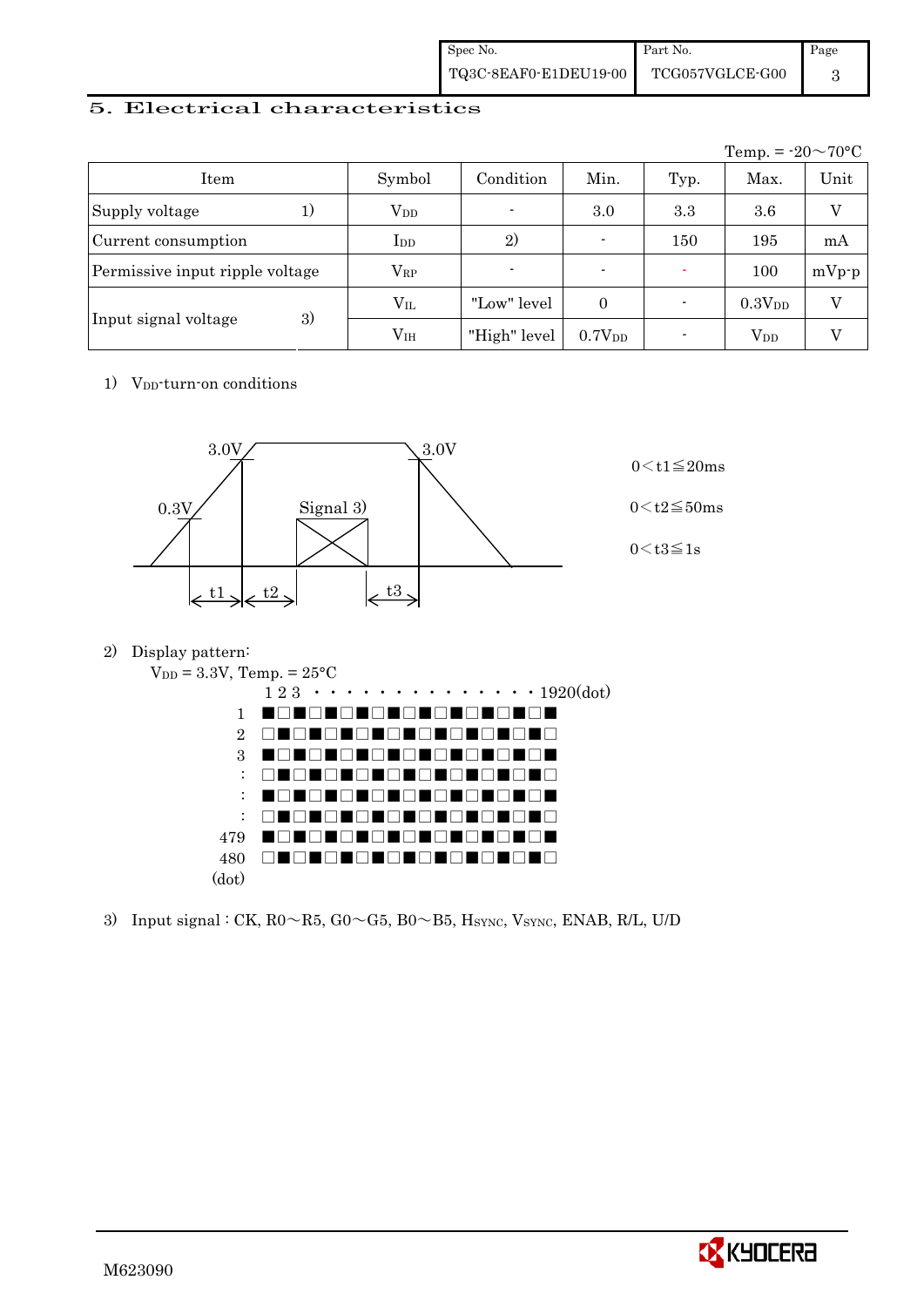# 6. Optical characteristics

Measuring spot =  $\phi$  6.0mm, Temp. = 25°C

| Item                                  |       | Symbol         | Condition                   | Min.                     | Typ. | Max. | Unit                     |  |
|---------------------------------------|-------|----------------|-----------------------------|--------------------------|------|------|--------------------------|--|
|                                       | Rise  | $\tau_r$       | $\theta = \phi = 0^{\circ}$ | $\overline{\phantom{a}}$ | 10   |      | ms                       |  |
| Response time                         | Down  | T d            | $\theta = \phi = 0^{\circ}$ |                          | 25   |      | ms                       |  |
|                                       |       | $\theta$ upper |                             | $\overline{a}$           | 80   |      |                          |  |
| Viewing angle range<br>View direction |       | $\theta$ LOWER | $CR \ge 5$                  |                          | 80   |      | deg.                     |  |
| $: 12$ o'clock                        |       | $\phi$ left    |                             | $\overline{\phantom{a}}$ | 80   | ÷    |                          |  |
| (Gray inversion)                      |       | $\phi$ RIGHT   |                             | $\overline{\phantom{a}}$ | 80   | ÷    | deg.                     |  |
| Contrast ratio                        |       | $\mathrm{CR}$  | $\theta = \phi = 0^{\circ}$ | 300                      | 500  |      | $\overline{\phantom{a}}$ |  |
| <b>Brightness</b>                     |       | L              | IF=25mA/Line                | $210\,$                  | 300  |      | cd/m <sup>2</sup>        |  |
|                                       | Red   | $\mathbf X$    | $\theta = \phi = 0^{\circ}$ | 0.56                     | 0.61 | 0.66 |                          |  |
|                                       |       | У              |                             | 0.32                     | 0.37 | 0.42 |                          |  |
|                                       | Green | $\mathbf X$    | $\theta = \phi = 0^{\circ}$ | 0.30                     | 0.35 | 0.40 |                          |  |
| Chromaticity                          |       | $\mathbf y$    |                             | 0.52                     | 0.57 | 0.62 | $\overline{a}$           |  |
| coordinates                           | Blue  | $\mathbf X$    |                             | 0.09                     | 0.14 | 0.19 |                          |  |
|                                       |       | У              | $\theta = \phi = 0^{\circ}$ | 0.07                     | 0.12 | 0.17 |                          |  |
|                                       |       | $\mathbf X$    |                             | 0.29                     | 0.34 | 0.39 |                          |  |
|                                       | White | y              | $\theta = \phi = 0^{\circ}$ | 0.31                     | 0.36 | 0.41 |                          |  |

6-1. Definition of contrast ratio

 $CR(Contrast ratio) =$  Brightness with all pixels "White" Brightness with all pixels "Black"

### 6-2. Definition of response time



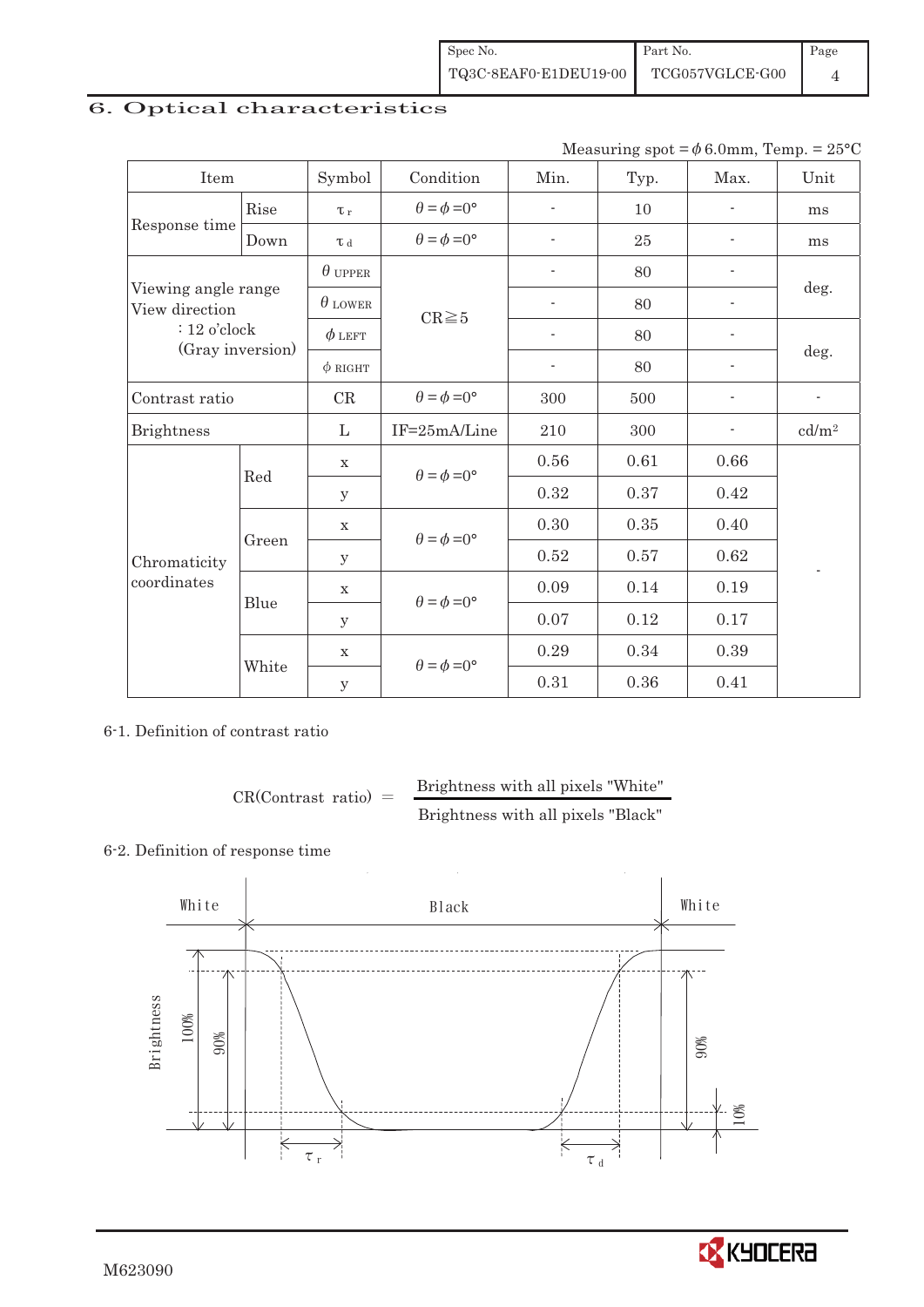

6-4. Brightness measuring points



- 1) Rating is defined on the average in the viewing area. (measured point  $1~>5$ )
- 2) Measured 30 minutes after the LED is powered on. (Ambient temp.  $= 25^{\circ}$ C)

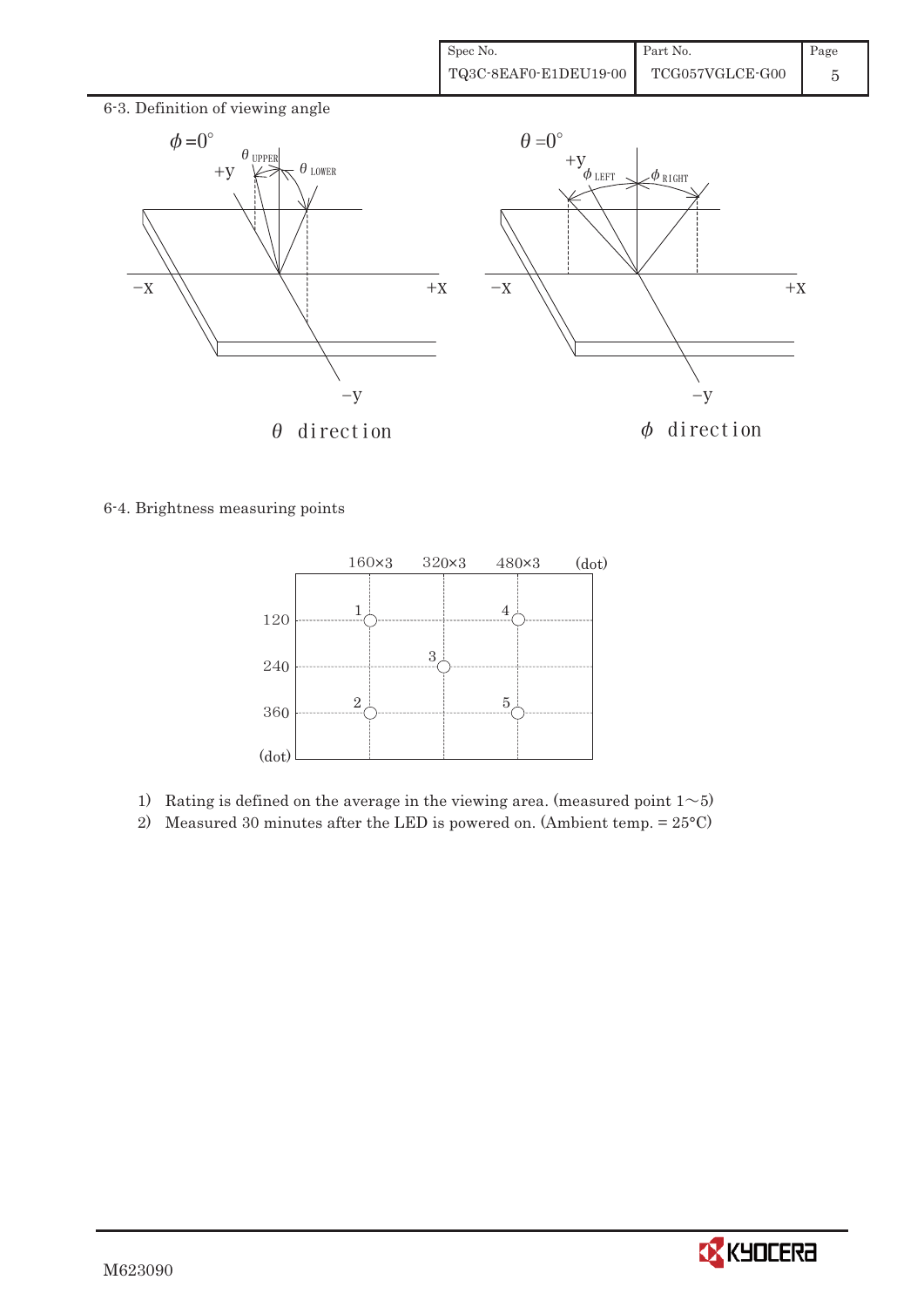| Spec No.              | Part No.        | $\vert$ Page |
|-----------------------|-----------------|--------------|
| TQ3C-8EAF0-E1DEU19-00 | TCG057VGLCE-G00 |              |

# 7. Interface signals

| × |
|---|

| No.              | Symbol                   | Description                                                 | $\rm I/O$                | <b>Note</b> |
|------------------|--------------------------|-------------------------------------------------------------|--------------------------|-------------|
| 1                | <b>GND</b>               | <b>GND</b>                                                  |                          |             |
| $\overline{2}$   | CK                       | Clock signal for sampling each data signal                  | $\rm I$                  |             |
| $\boldsymbol{3}$ | <b>H</b> sync            | Horizontal synchronous signal (negative)                    | $\mathbf I$              |             |
| $\overline{4}$   | <b>V</b> <sub>SYNC</sub> | Vertical synchronous signal (negative)                      | $\rm I$                  |             |
| $\overline{5}$   | <b>GND</b>               | <b>GND</b>                                                  | L.                       |             |
| $6\phantom{a}$   | ${\rm R0}$               | RED data signal (LSB)                                       | I                        |             |
| $\overline{7}$   | R1                       | RED data signal                                             | I                        |             |
| $8\,$            | $\mathbf{R}2$            | RED data signal                                             | $\rm I$                  |             |
| 9                | R3                       | RED data signal                                             | $\rm I$                  |             |
| 10               | R <sub>4</sub>           | RED data signal                                             | $\overline{I}$           |             |
| 11               | R5                       | RED data signal (MSB)                                       | $\rm I$                  |             |
| 12               | <b>GND</b>               | <b>GND</b>                                                  | $\overline{\phantom{a}}$ |             |
| 13               | G <sub>0</sub>           | GREEN data signal (LSB)                                     | $\mathbf I$              |             |
| 14               | G <sub>1</sub>           | <b>GREEN</b> data signal                                    | $\mathbf I$              |             |
| 15               | G <sub>2</sub>           | GREEN data signal                                           | $\mathbf I$              |             |
| 16               | G <sub>3</sub>           | GREEN data signal                                           | $\rm I$                  |             |
| 17               | G <sub>4</sub>           | GREEN data signal                                           | T                        |             |
| 18               | G5                       | GREEN data signal (MSB)                                     | I                        |             |
| 19               | <b>GND</b>               | <b>GND</b>                                                  |                          |             |
| 20               | B <sub>0</sub>           | BLUE data signal (LSB)                                      | I                        |             |
| 21               | B1                       | BLUE data signal                                            | $\rm I$                  |             |
| 22               | B <sub>2</sub>           | BLUE data signal                                            | $\mathbf I$              |             |
| 23               | B <sub>3</sub>           | BLUE data signal                                            | $\rm I$                  |             |
| 24               | B <sub>4</sub>           | <b>BLUE</b> data signal                                     | $\mathbf I$              |             |
| 25               | B5                       | BLUE data signal (MSB)                                      | $\mathbf I$              |             |
| 26               | <b>GND</b>               | <b>GND</b>                                                  | $\sim$                   |             |
| 27               | <b>ENAB</b>              | Signal to settle the horizontal display position (positive) | $\mathbf I$              | 1)          |
| 28               | <b>V</b> <sub>DD</sub>   | 3.3V power supply                                           | $\mathcal{L}$            |             |
| 29               | $V_{DD}$                 | 3.3V power supply                                           | $\overline{\phantom{a}}$ |             |
| 30               | R/L                      | Horizontal display mode select signal                       | T                        | 2)          |
|                  |                          | L: Normal, H: Left / Right reverse mode                     |                          |             |
| 31               | U/D                      | Vertical display mode select signal                         | T                        | 2)          |
|                  |                          | H: Normal, L: Up / Down reverse mode                        |                          |             |
| 32               | NC                       | No connect                                                  | I                        |             |
| 33               | <b>GND</b>               | <b>GND</b>                                                  | $\Box$                   |             |

 ${\rm LCD~connector}~~:~~{\rm IMSA\text{-}9632S\text{-}33Z02\text{-}GF1}~~({\rm IRISO})$ Recommended matching FFC or FPC  $\qquad \qquad : \quad$  0.5mm pitch

- 
- 

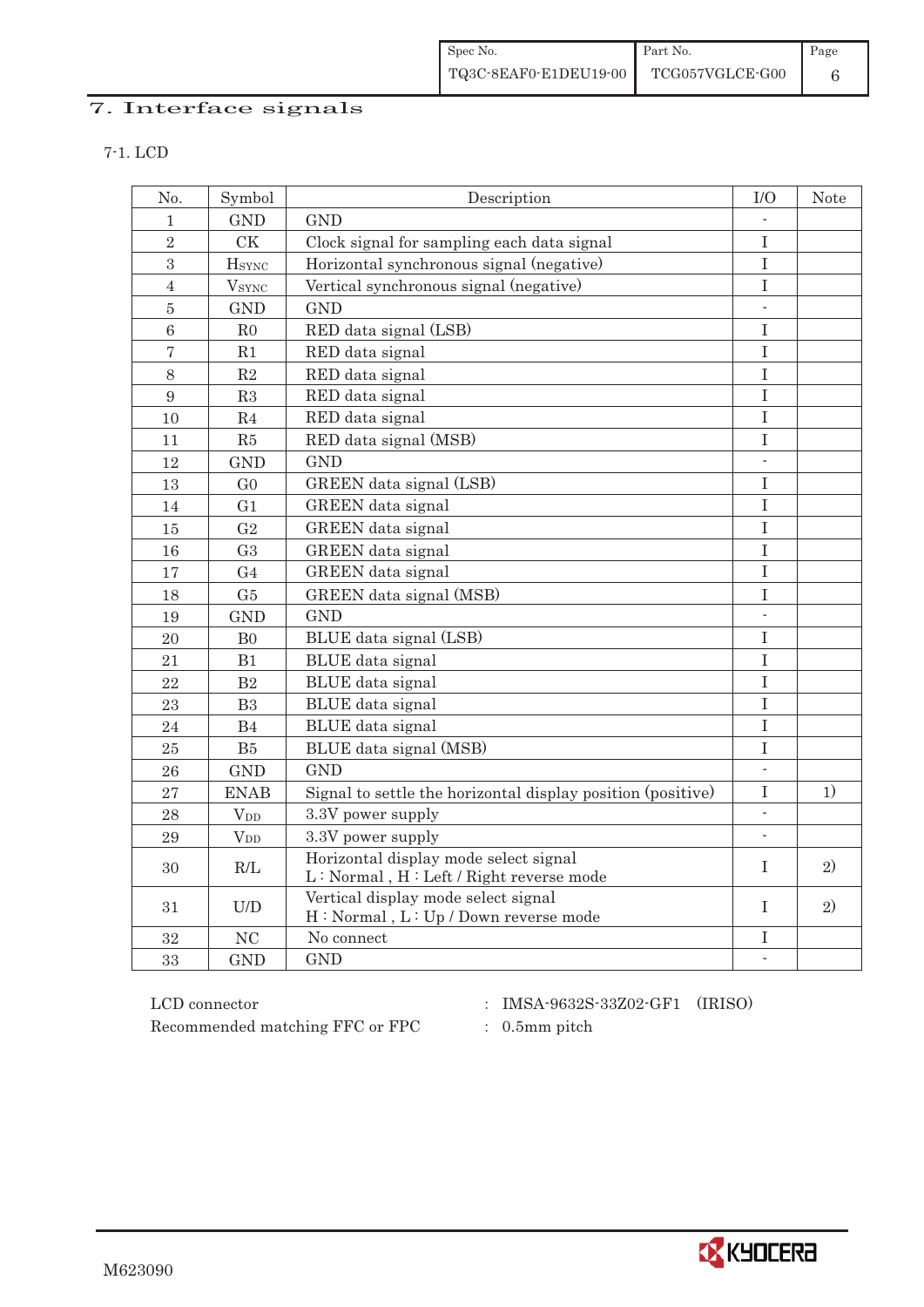| Spec No.              | Part No.        | Page |
|-----------------------|-----------------|------|
| TQ3C-8EAF0-E1DEU19-00 | TCG057VGLCE-G00 |      |

- 1) The horizontal display start timing is settled in accordance with a rising timing of ENAB signal. In case ENAB is fixed "Low", the horizontal start timing is determined. Don't keep ENAB "High" during operation.
- 2)



### 7-2. Pin assignment of LED

| No.              | Symbol      | Description                    |
|------------------|-------------|--------------------------------|
| $\mathbf{1}$     | $V_{IN}B$   |                                |
| $\overline{2}$   | $V_{IN}B$   |                                |
| 3                | $V_{IN}B$   |                                |
| $\overline{4}$   | $V_{IN}B$   |                                |
| $\overline{5}$   | $V_{IN}B$   | Supply voltage                 |
| $6\phantom{1}6$  | $V_{IN}B$   |                                |
| $\overline{7}$   | $V_{IN}B$   |                                |
| 8                | $V_{IN}B$   |                                |
| $\boldsymbol{9}$ | <b>BLEN</b> | Backlight ON-OFF (H:ON, L:OFF) |
| $10\,$           | <b>VBRT</b> | Brightness adjust voltage      |
| 11               | GND         |                                |
| $12\,$           | GND         |                                |
| 13               | <b>GND</b>  |                                |
| 14               | <b>GND</b>  | $\mathop{\mathrm{GND}}$        |
| $15\,$           | <b>GND</b>  |                                |
| 16               | <b>GND</b>  |                                |
| $17\,$           | GND         |                                |
| 18               | <b>GND</b>  |                                |

Recommended matching FFC : 0.5mm pitch

LED Backlight side connector : 06-6210-018-340-800+ (ELCO)

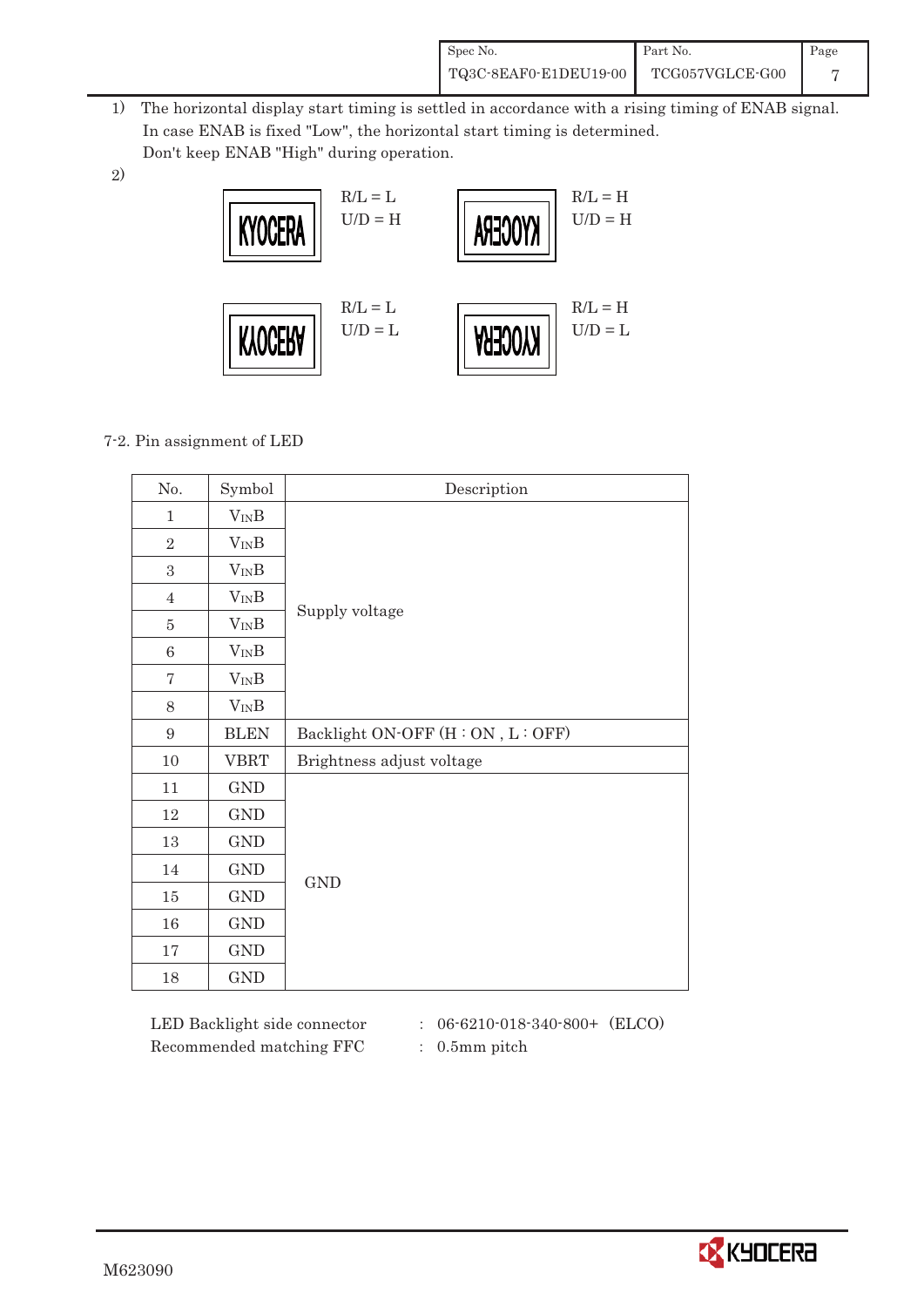#### 8. Input timing characteristics

# Item Symbol Min Typ Max Unit Note Frequency 1/Tc 22.66 25.18 27.69 MHz Clock Duty ratio  $\begin{array}{|c|c|c|c|c|c|c|c|c|} \hline \end{array}$  Tch/Tc  $\begin{array}{|c|c|c|c|c|c|c|} \hline \end{array}$  40  $\begin{array}{|c|c|c|c|c|c|} \hline \end{array}$  50  $\begin{array}{|c|c|c|c|c|} \hline \end{array}$  % Set up time Tds 5 ' ' ns Data Hold time  $\left| \begin{array}{ccc} \text{Tdh} & \end{array} \right|$  10  $\left| \begin{array}{ccc} \text{-} & \text{-} & \text{-} \end{array} \right|$  ns  $30.0$   $31.8$  | - |  $\mu$  s Cycle TH Horizontal sync. Cycle TH 770 800 850 clock signal Pulse width  $THp \mid 2 \mid 96 \mid 200 \mid clock$ Cycle TV 515 525 560 line Vertical sync. signal Pulse width TVp 2 ' 34 line Horizontal display period THd 640 640 clock Hsync,-Clock phase difference  $\vert$  THc  $\vert$  10  $\vert$  - Tc-10  $\vert$  ns Hsync-Vsync. phase difference  $\vert$  TVh  $\vert$  2Tc  $\vert$  - TH-THp ns Vertical sync. signal start position TVs 34 line Vertical display period  $\overline{V}$  TVd  $\overline{480}$  line

#### 8-1. Timing characteristics

1) In case of lower frequency, the deterioration of the display quality, flicker etc., may occur.

### 8-2. Horizontal display position

| Item                                               |             | Symbol | Min | Typ | Max     | Unit  | <b>Note</b> |
|----------------------------------------------------|-------------|--------|-----|-----|---------|-------|-------------|
| Enable signal                                      | Set up time | Tes    | Ð   |     | $Te-10$ | ns    |             |
|                                                    | Pulse width | Tep    | ິ   | 640 | $TH-10$ | clock |             |
| H <sub>SYNC</sub> - Enable signal phase difference |             | The    | 44  |     | 104     | clock |             |

1) When ENAB is fixed at "Low", the display starts from the data of C104(clock) as shown in 8-5.

2) The horizontal display position is determined by ENAB signal.

## 8-3. Vertical display position

- 1) The vertical display position (TVs) is 34th line.
- 2) ENAB signal is independent of vertical display position.

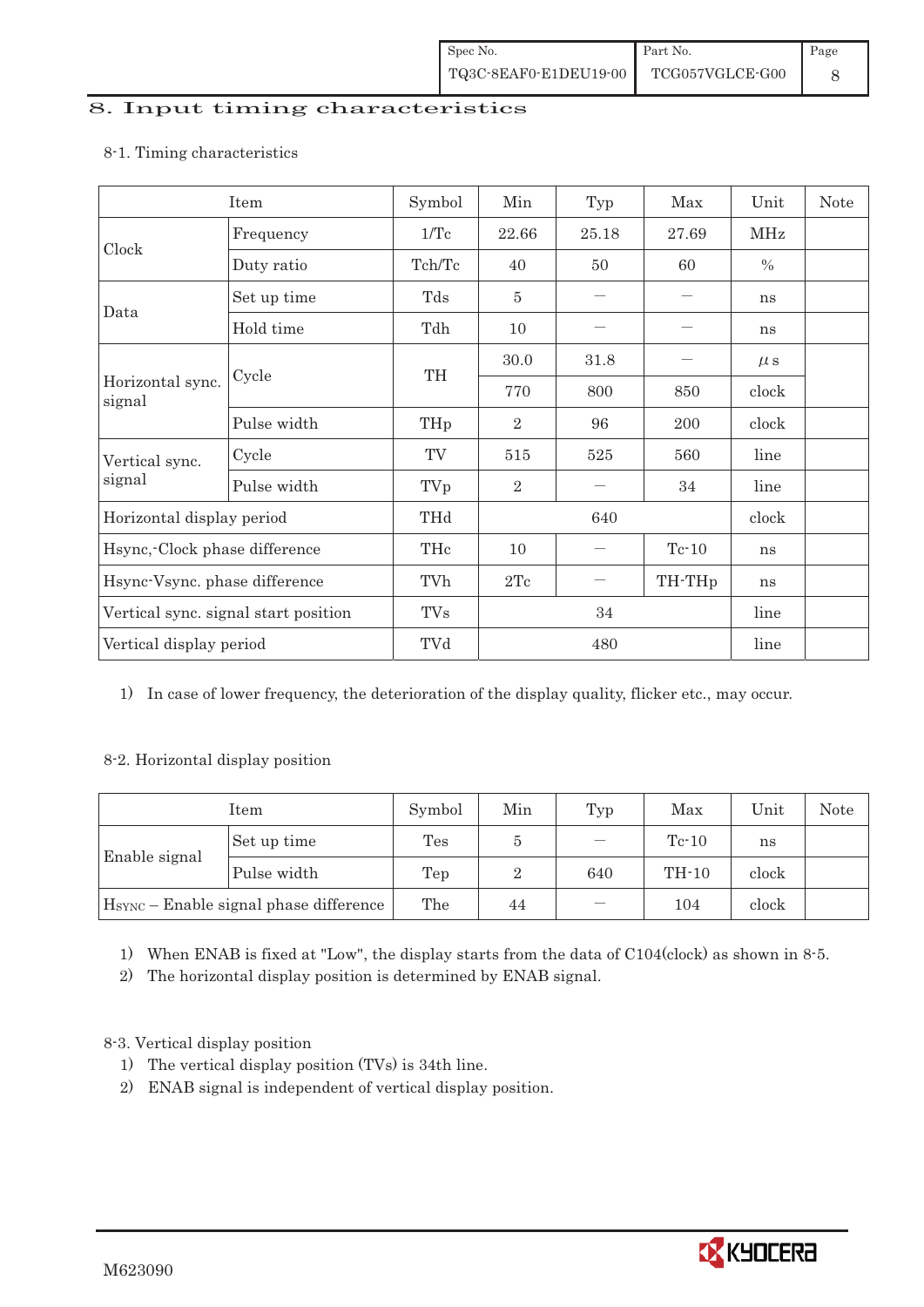8-4. Input Data Signals and Display position on the screen



8-5. Input timing characteristics



- 1) When ENAB is fixed at "Low", the display starts from the data of C104(Clock).
- 2) The vertical display position(TVs) is fixed at 34th line.

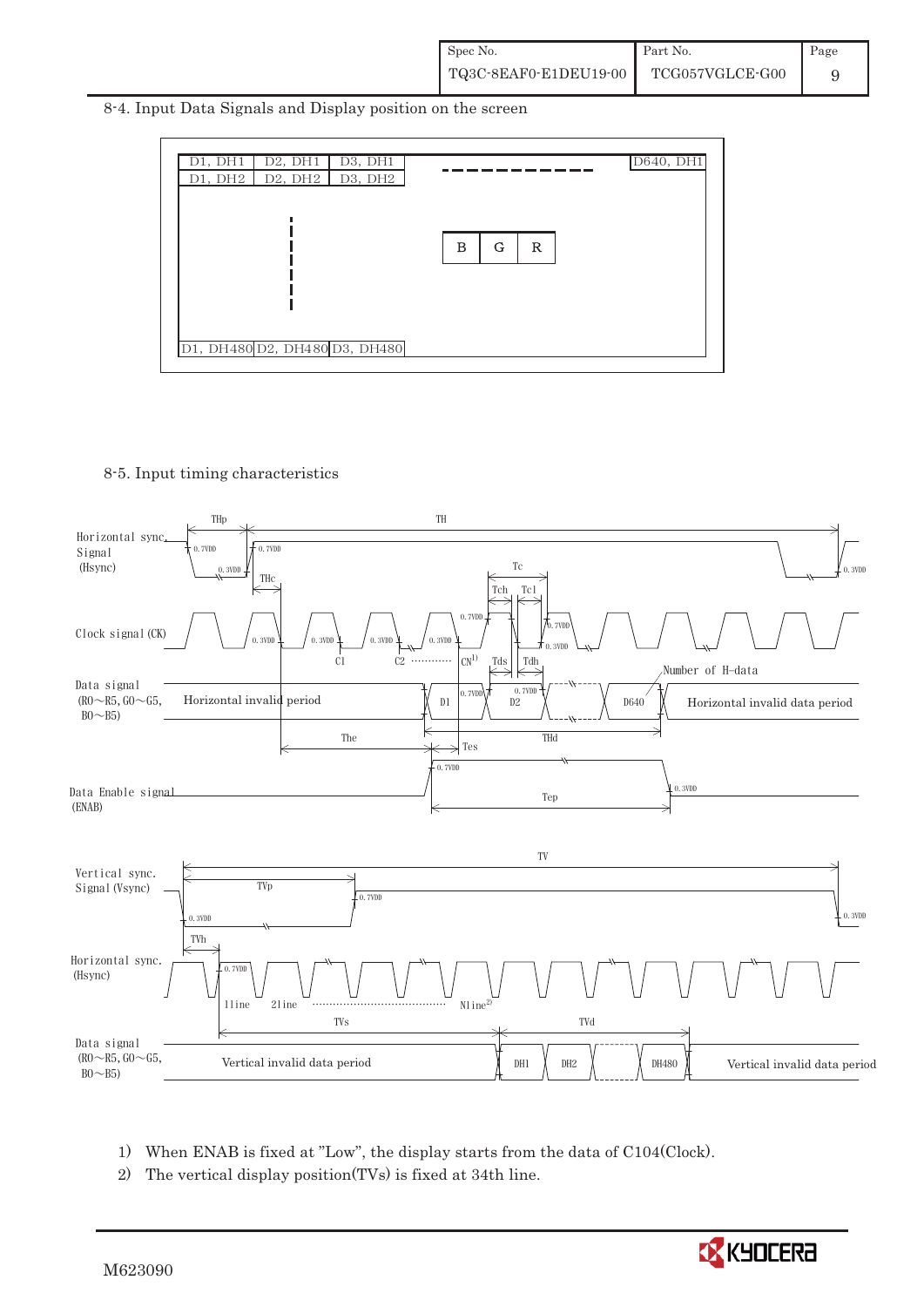Spec No. TQ3C-8EAF0-E1DEU19-00 Part No. TCG057VGLCE-G00 Page 10

#### 9. Backlight characteristics

|                            |             |                          |                          |                          |             | Temp.= $25^{\circ}$ C      |
|----------------------------|-------------|--------------------------|--------------------------|--------------------------|-------------|----------------------------|
| Item                       | Symbol      | Min.                     | Typ.                     | Max.                     | Unit        | <b>Note</b>                |
| Supply voltage             | $V_{IN}B$   | 3.0                      | $\overline{\phantom{a}}$ | 5.5                      | $\rm V$     | Ta= $-20\sim 70^{\circ}$ C |
| $ON-OFF(H)$                |             | $0.8V_{IN}B$             | $\overline{\phantom{a}}$ | $V_{IN}B$                | $\rm V$     | $\overline{\phantom{0}}$   |
| $ON-OFF(L)$                | <b>BLEN</b> | 0.0                      | $\overline{\phantom{a}}$ | $0.2V_{IN}B$             | $\rm V$     | ٠                          |
| LED forward current        |             | $\overline{\phantom{a}}$ | 25.0                     | $\overline{\phantom{a}}$ |             | $VBRT=0 \sim 1.4V$         |
| 2)<br>1)                   | IF          | $\overline{\phantom{a}}$ | 5.0                      |                          | mA          | $VBRT=2.8V$                |
|                            | $I_{IN}B$   | $\sim$                   | 750                      | 990                      |             | $V_{IN}B = 3.3V$ , IF=25mA |
| Supply current             |             | $\overline{\phantom{a}}$ | 550                      | 720                      | mA          | $V_{IN}B = 5.0V$ , IF=25mA |
| 4)<br>3)<br>Operating life | T           | $\overline{\phantom{a}}$ | 50,000                   | ٠                        | $\mathbf h$ | IF= $25mA$ , Ta= $25°C$    |

1) For each LED.

- 2) A forward current below 8.0mA may reduce the brightness uniformity of the LED backlight. This is because the amount of light from each LED chip is different. Therefore, please evaluate carefully before finalizing the input current.
- 3) When brightness decrease 50% of minimum brightness.
- 4) Life time is estimated data. (Condition : IF=25mA, Ta=25℃ in chamber).
- 5) When you start-up, please charge in sequence of V<sub>IN</sub>B->BLEN, or VBRT. When you shut-down, please stop in sequence of BLEN and/or VBRT- $>V_{\text{IN}}B$ .
- 6) Please do not connect the other than our backlight to this output connector on the PCB.
- 7) In case V<sub>DD</sub> and V<sub>IN</sub>B are supplied by a single power source, V<sub>DD</sub> & V<sub>IN</sub>B, and GND are connected directly and separately from the output on the power source. If the common wire are used for  $V_{DD}$  & VINB, and for GND, and are split near the PCB, and connect to each LCD driving circuit and backlight driving circuit, a flicker might be occurred due to a ripple between the both circuit.

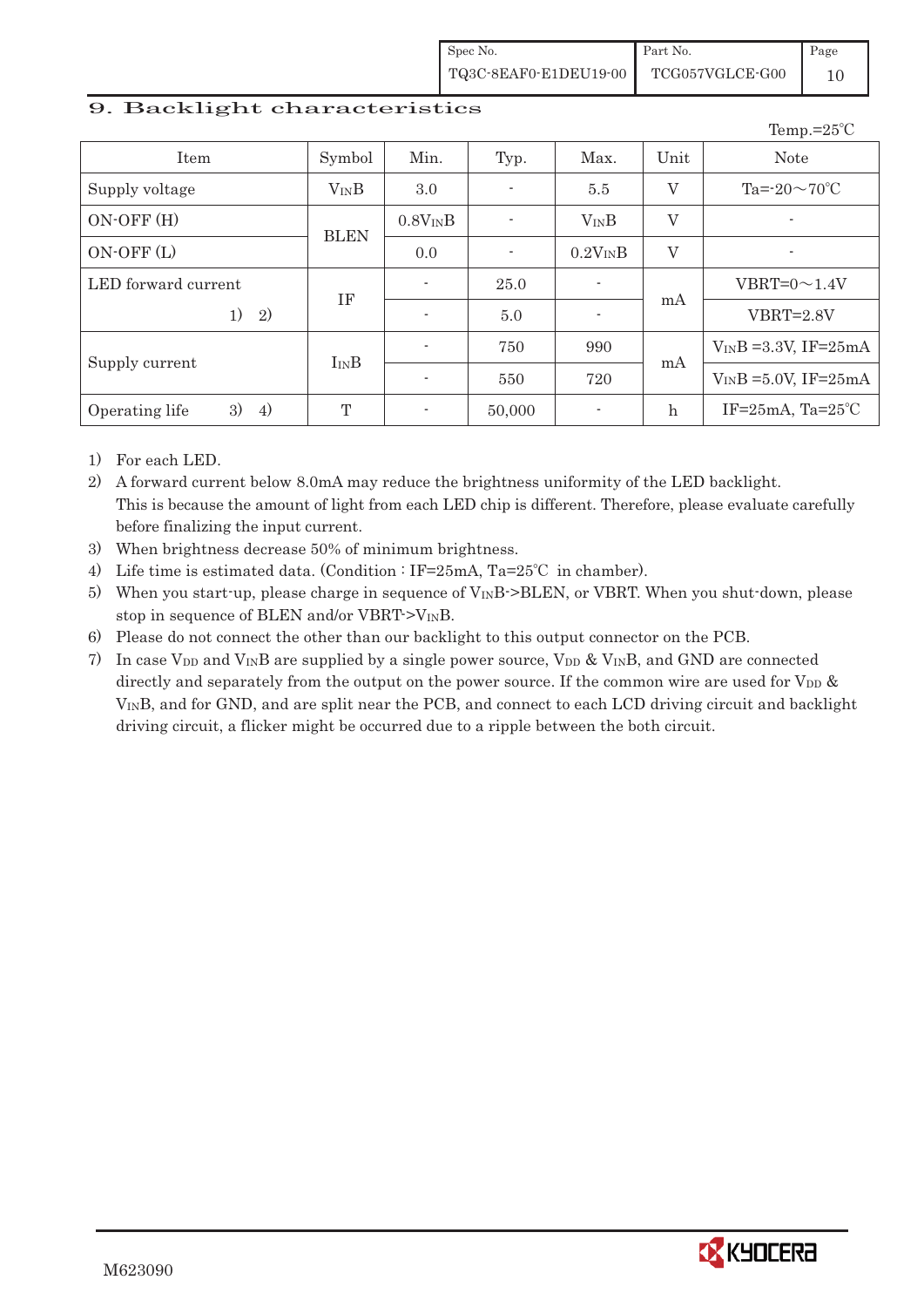

#### 8) VBRT-IF characteristics



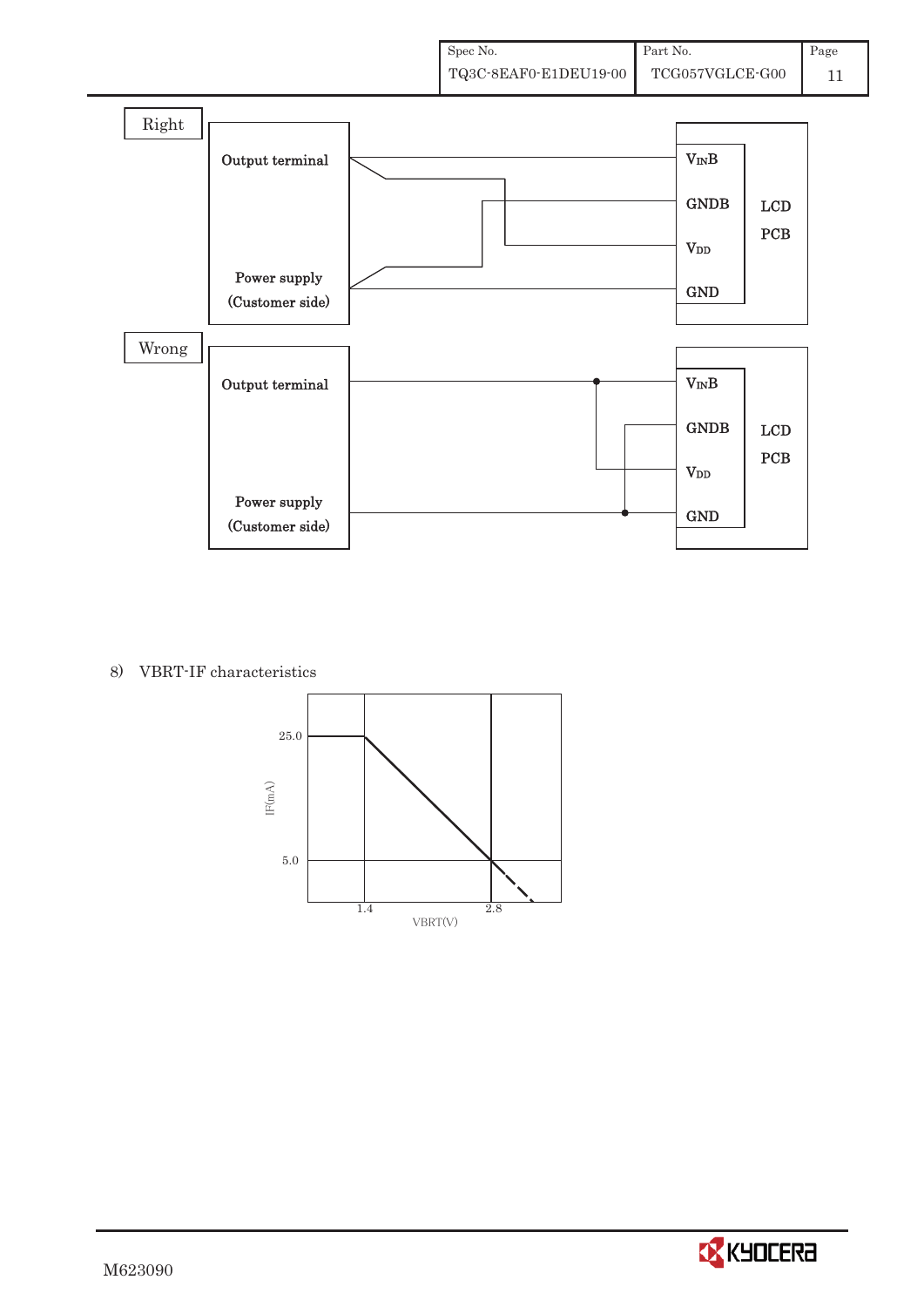### 10. Lot number identification

The lot number shall be indicated on the back of the backlight case of each LCD.

TCG057VGLCE-G00 - ## - ## - # MADE IN #####  $\downarrow \downarrow \quad \downarrow \qquad \qquad \downarrow$ 1 2 3 4 5

- No1. No5. above indicate
	- 1. Year code
	- 2. Month code
	- 3. Date
	- 4. Version Number
	- 5. Country of origin (Japan or China)

| Year | 2009 | 2010 | 2011 | 2012 | 2013 | 2014 |
|------|------|------|------|------|------|------|
| Code |      |      |      |      |      |      |

| Month | Jan. | Feb. | Mar. | Apr. | May | Jun. |
|-------|------|------|------|------|-----|------|
| Code  |      |      |      |      |     |      |

| Month | Jul. | Aug. | Sep. | Oct. | Nov. | Dec. |
|-------|------|------|------|------|------|------|
| Code  |      |      |      | ∡⊾   |      |      |

#### 11. Warranty

#### 11-1. Incoming inspection

Please inspect the LCD within one month after your receipt.

#### 11-2. Production warranty

 Kyocera warrants its LCD's for a period of 12 months from the ship date. Kyocera shall, by mutual agreement, replace or re-work defective LCD's that are shown to be Kyocera's responsibility.

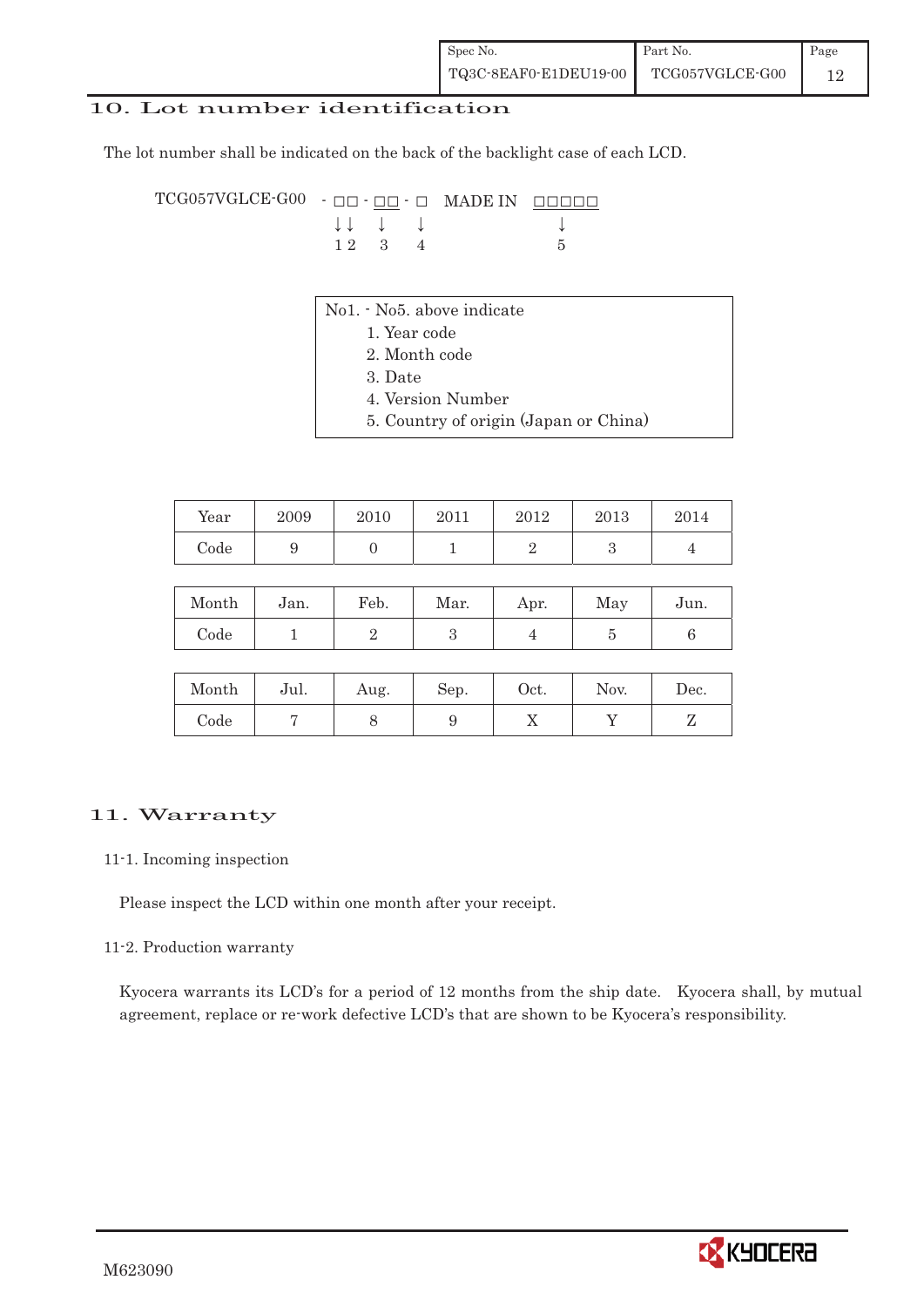### 12. Precautions for use

- 12-1. Installation of the LCD
- 1) The LCD has a grounding hole. Please ground the LCD to prevent noise and to stabilize its performance as circumstances demand.
- 2) A transparent protection plate shall be added to protect the LCD and its polarizer
- 3) The LCD shall be installed so that there is no pressure on the LSI chips.
- 4) The LCD shall be installed flat, without twisting or bending.
- 5) Please refer to the following our recommendable value of Clamp-down torque when installing. Clamp-down torque :  $0.32\pm0.03$ N·m Please set up 'SPEED-LOW', 'SOFT START-SLOW' when using electric driver. Recommendable screw JIS tapping screw two types nominal dia.3.0mm installing boss hole depth 3.5±0.5mm
- Please be careful not to use high torque which may damage LCD in installation. 6) A transparent protection sheet is attached to the polarizer. Please remove the protection film slowly before use, paying attention to static electricity.
- 12-2. Static electricity
- 1) Since CMOS ICs are mounted directly onto the LCD glass, protection from static electricity is required.
- 2) Workers should use body grounding. Operator should wear ground straps.

#### 12-3. LCD operation

1) The LCD shall be operated within the limits specified. Operation at values outside of these limits may shorten life, and/or harm display images.

#### 12-4. Storage

- 1) The LCD shall be stored within the temperature and humidity limits specified. Store in a dark area, and protect the LCD from direct sunlight or fluorescent light.
- 2) Always store the LCD so that it is free from external pressure onto it.

12-5. Usage

- 1) DO NOT store in a high humidity environment for extended periods. Polarizer degradation bubbles, and/or peeling off of the polarizer may result.
- 2) The front polarizer is easily scratched or damaged. Prevent touching it with any hard material, and from being pushed or rubbed.
- 3) The LCD screen may be cleaned by wiping the screen surface with a soft cloth or cotton pad using a little Ethanol.
- 4) Water may cause damage or discoloration of the polarizer. Clean condensation or moisture from any source immediately.
- 5) Always keep the LCD free from condensation during testing. Condensation may permanently spot or stain the polarizer.
- 6) Do not disassemble LCD because it will result in damage.
- 7) This Kyocera LCD has been specifically designed for use in general electronic devices, but not for use in a special environment such as usage in an active gas. Hence, when the LCD is supposed to be used in a special environment, evaluate the LCD thoroughly beforehand and do not expose the LCD to chemicals such as an active gas.
- 8) Please do not use solid-base image pattern for long hours because a temporary afterimage may appear. We recommend using screen saver etc. in cases where a solid-base image pattern must be used.
- 10) Liquid crystal may leak when the LCD is broken. Be careful not to let the fluid go into your eyes and mouth. In the case the fluid touches your body; rinse it off right away with water and soap.

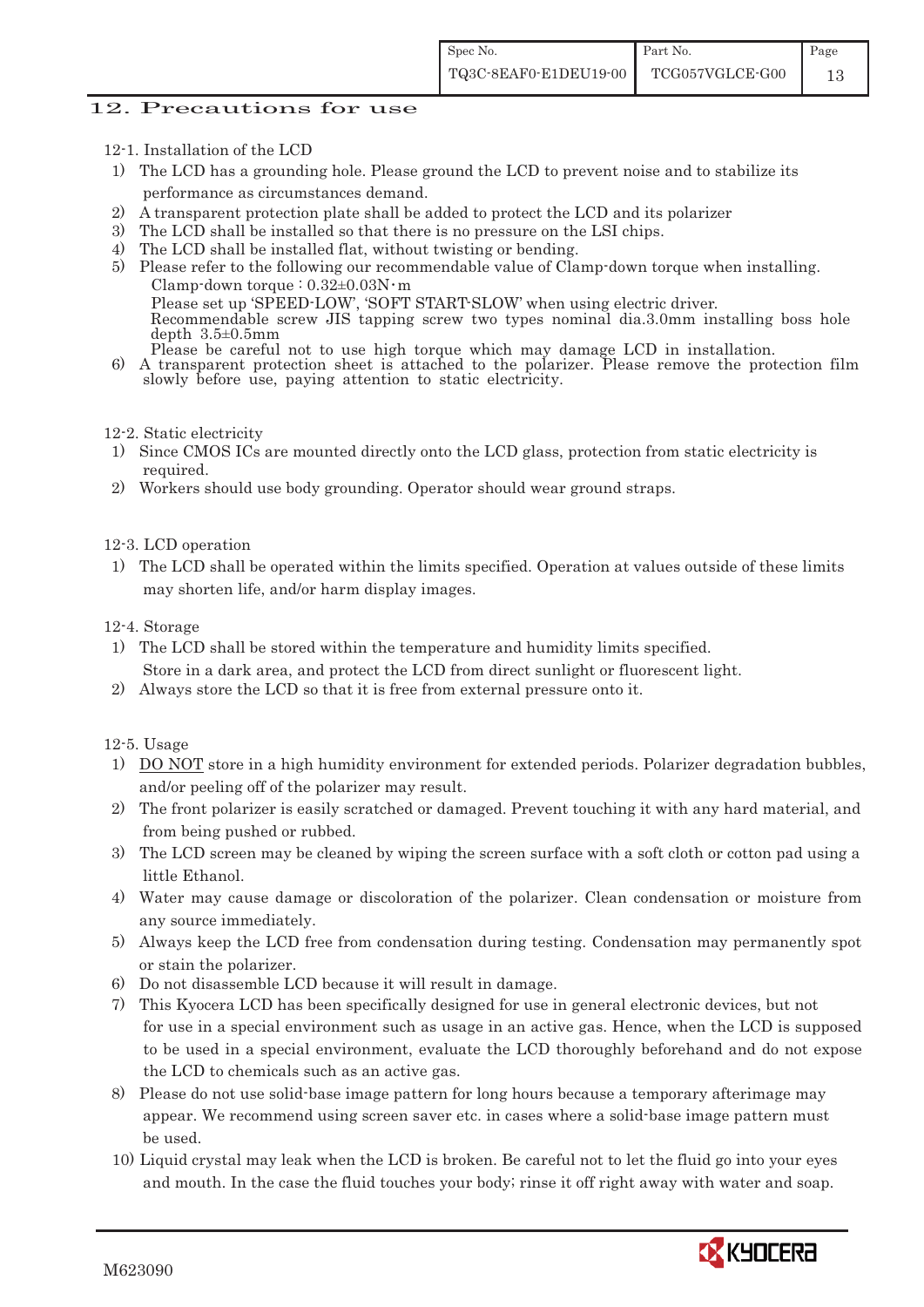## 13. Reliability test data

| Test item                            | Test condition                                                                                        | Test time        |                                                            | Judgement                                                                  |
|--------------------------------------|-------------------------------------------------------------------------------------------------------|------------------|------------------------------------------------------------|----------------------------------------------------------------------------|
| High temp.<br>atmosphere             | $80^{\circ}$ C                                                                                        | 240h             | Display function<br>Display quality<br>Current consumption | $: No$ defect<br>$\therefore$ No defect<br>$\therefore$ No defect          |
| Low temp.<br>atmosphere              | $-30^{\circ}$ C                                                                                       | 240h             | Display function<br>Display quality<br>Current consumption | $: No$ defect<br>: No defect<br>$: No$ defect                              |
| High temp.<br>humidity<br>atmosphere | 40°C 90% RH                                                                                           | 240h             | Display function<br>Display quality<br>Current consumption | : No defect<br>$\therefore$ No defect<br>$: No$ defect                     |
| Temp. cycle                          | $-30^{\circ}$ C<br>0.5 <sub>h</sub><br>0.5 <sub>h</sub><br>R.T.<br>$80^{\circ}$ C<br>0.5 <sub>h</sub> | 10cycles         | Display function<br>Display quality<br>Current consumption | $\therefore$ No defect<br>$\therefore$ No defect<br>$\therefore$ No defect |
| High temp.<br>operation              | $70^{\circ}$ C                                                                                        | 500 <sub>h</sub> | Display function<br>Display quality<br>Current consumption | : No defect<br>$\therefore$ No defect<br>$: No$ defect                     |

1) Each test item uses a test LCD only once. The tested LCD is not used in any other tests.

2) The LCD is tested in circumstances in which there is no condensation.

3) The reliability test is not an out-going inspection.

4) The result of the reliability test is for your reference purpose only. The reliability test is conducted only to examine the LCD's capability.

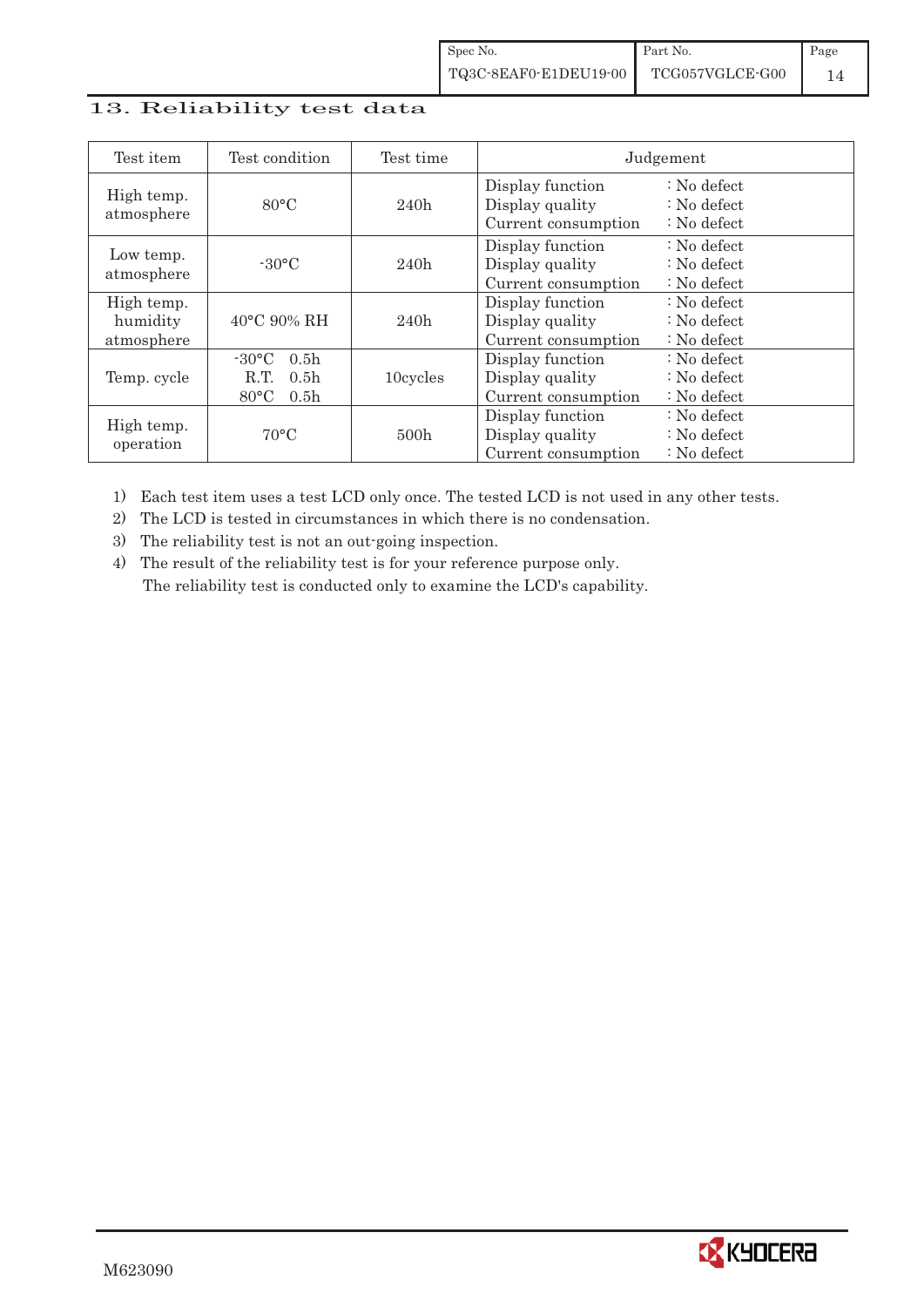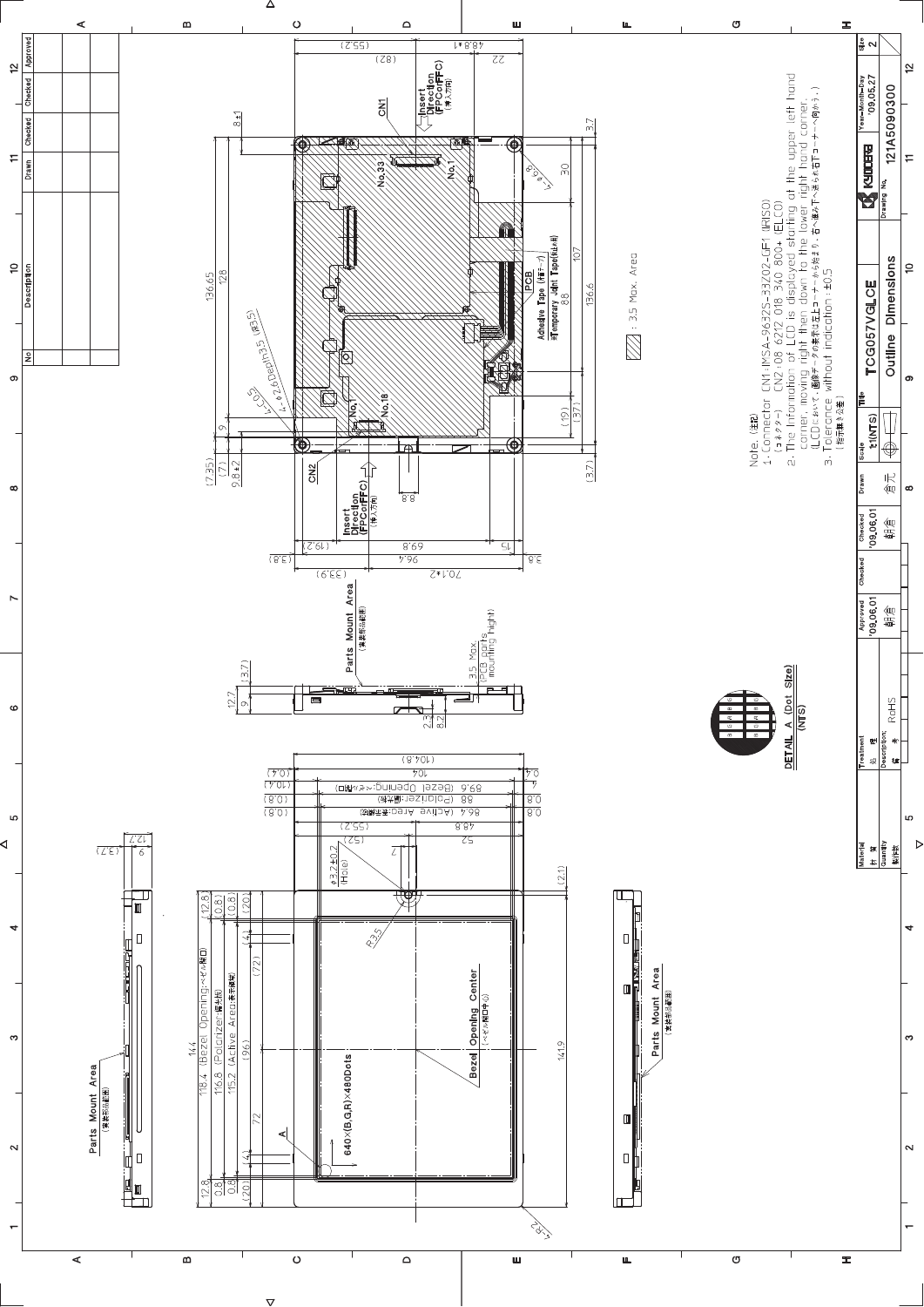| Spec No. | TQ3C-8EAF0-E2DEU19-00 |
|----------|-----------------------|
| Date     | June 1, 2009          |

# KYOCERA INSPECTION STANDARD

# TYPE : TCG057VGLCE-G00

## KYOCERA CORPORATION KAGOSHIMA HAYATO PLANT LCD DIVISION

| Original     |          | Designed by $:$ Engineering dept. | Confirmed by $:QA$ dept. |         |          |
|--------------|----------|-----------------------------------|--------------------------|---------|----------|
| Issue Date   | Prepared | Checked                           | Approved                 | Checked | Approved |
| June 1, 2009 |          | W. yano 12 Johnword J. Sakaguchi  |                          |         |          |

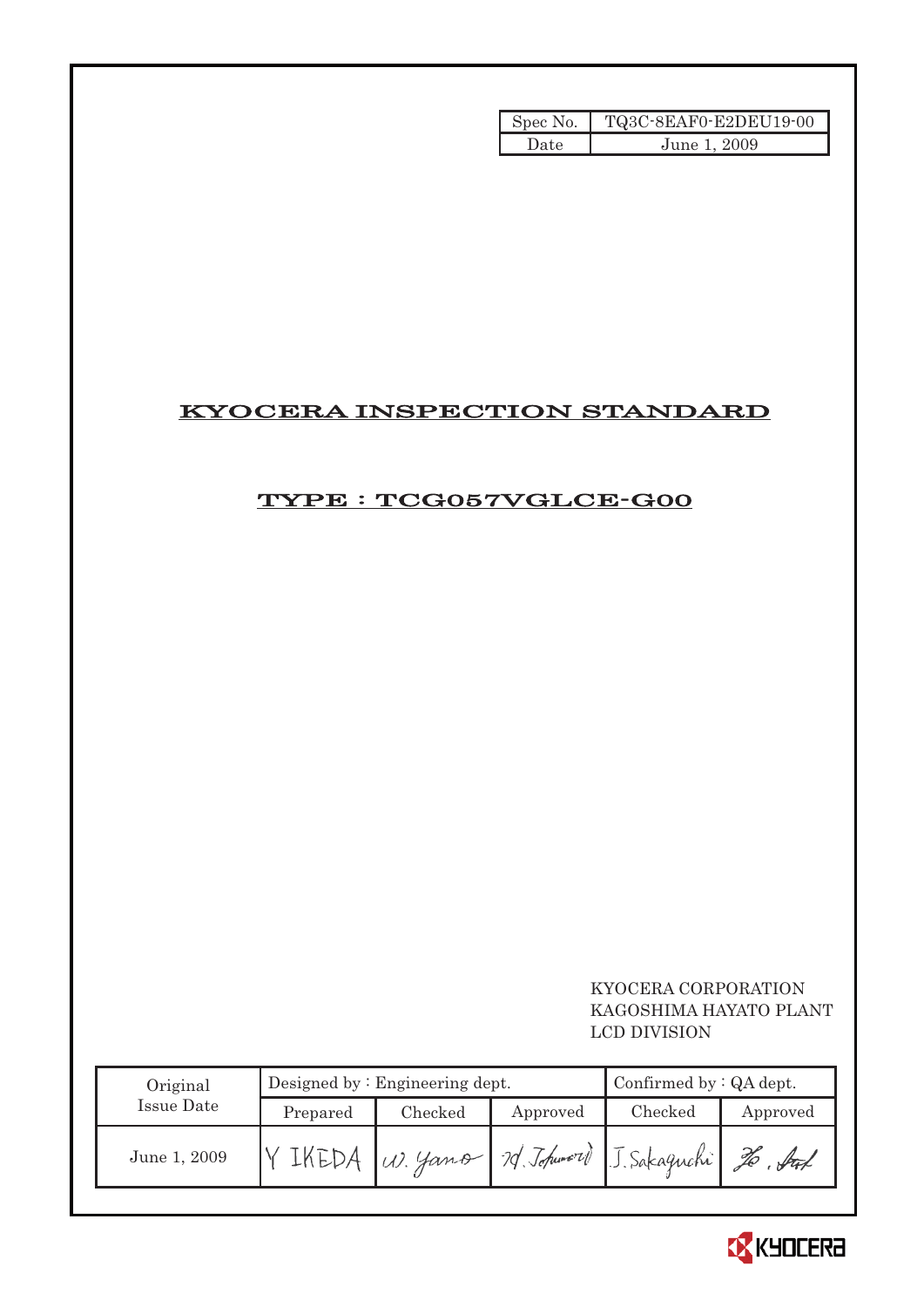| Spec No.              | Part No.        | Page |
|-----------------------|-----------------|------|
| TQ3C-8EAF0-E2DEU19-00 | TCG057VGLCE-G00 |      |

| Revision record  |             |                                                            |                                                                             |  |                                      |          |  |
|------------------|-------------|------------------------------------------------------------|-----------------------------------------------------------------------------|--|--------------------------------------|----------|--|
|                  |             | Designed by : Engineering dept.<br>Confirmed by : QA dept. |                                                                             |  |                                      |          |  |
| $\rm{Date}$      |             |                                                            | $\ensuremath{\mathrm{Prepared}}$<br>$\rm Checked$<br>${\Large\bf Approved}$ |  | ${\it Checked}$                      | Approved |  |
|                  |             |                                                            |                                                                             |  |                                      |          |  |
|                  |             |                                                            |                                                                             |  |                                      |          |  |
| ${\rm Rev. No.}$ | $\rm{Date}$ | Page                                                       |                                                                             |  | $\label{eq:2} \textbf{Descriptions}$ |          |  |
|                  |             |                                                            |                                                                             |  |                                      |          |  |
|                  |             |                                                            |                                                                             |  |                                      |          |  |
|                  |             |                                                            |                                                                             |  |                                      |          |  |
|                  |             |                                                            |                                                                             |  |                                      |          |  |
|                  |             |                                                            |                                                                             |  |                                      |          |  |
|                  |             |                                                            |                                                                             |  |                                      |          |  |
|                  |             |                                                            |                                                                             |  |                                      |          |  |
|                  |             |                                                            |                                                                             |  |                                      |          |  |
|                  |             |                                                            |                                                                             |  |                                      |          |  |
|                  |             |                                                            |                                                                             |  |                                      |          |  |
|                  |             |                                                            |                                                                             |  |                                      |          |  |
|                  |             |                                                            |                                                                             |  |                                      |          |  |
|                  |             |                                                            |                                                                             |  |                                      |          |  |
|                  |             |                                                            |                                                                             |  |                                      |          |  |
|                  |             |                                                            |                                                                             |  |                                      |          |  |
|                  |             |                                                            |                                                                             |  |                                      |          |  |
|                  |             |                                                            |                                                                             |  |                                      |          |  |
|                  |             |                                                            |                                                                             |  |                                      |          |  |
|                  |             |                                                            |                                                                             |  |                                      |          |  |
|                  |             |                                                            |                                                                             |  |                                      |          |  |
|                  |             |                                                            |                                                                             |  |                                      |          |  |
|                  |             |                                                            |                                                                             |  |                                      |          |  |
|                  |             |                                                            |                                                                             |  |                                      |          |  |
|                  |             |                                                            |                                                                             |  |                                      |          |  |
|                  |             |                                                            |                                                                             |  |                                      |          |  |
|                  |             |                                                            |                                                                             |  |                                      |          |  |
|                  |             |                                                            |                                                                             |  |                                      |          |  |
|                  |             |                                                            |                                                                             |  |                                      |          |  |
|                  |             |                                                            |                                                                             |  |                                      |          |  |
|                  |             |                                                            |                                                                             |  |                                      |          |  |
|                  |             |                                                            |                                                                             |  |                                      |          |  |
|                  |             |                                                            |                                                                             |  |                                      |          |  |
|                  |             |                                                            |                                                                             |  |                                      |          |  |
|                  |             |                                                            |                                                                             |  |                                      |          |  |
|                  |             |                                                            |                                                                             |  |                                      |          |  |

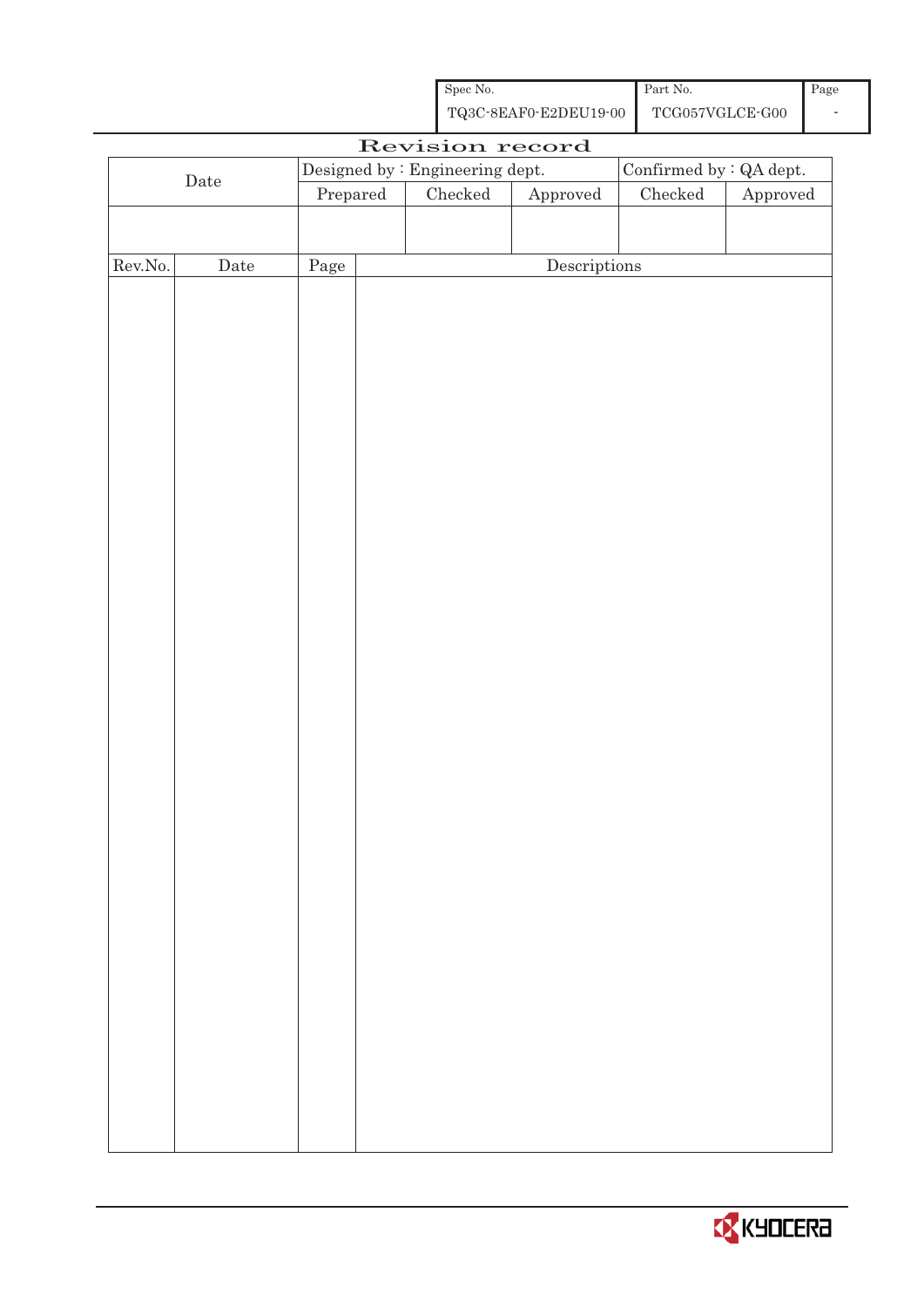| 1) Note                          |                                                                                                                                                                                                                                                                                                                                                              |                                                                                                                    |                                                                                                                                                                                                                                                                                                                                                                                                                                                                                                                                                                                      |  |  |  |  |
|----------------------------------|--------------------------------------------------------------------------------------------------------------------------------------------------------------------------------------------------------------------------------------------------------------------------------------------------------------------------------------------------------------|--------------------------------------------------------------------------------------------------------------------|--------------------------------------------------------------------------------------------------------------------------------------------------------------------------------------------------------------------------------------------------------------------------------------------------------------------------------------------------------------------------------------------------------------------------------------------------------------------------------------------------------------------------------------------------------------------------------------|--|--|--|--|
|                                  |                                                                                                                                                                                                                                                                                                                                                              | <b>Note</b>                                                                                                        |                                                                                                                                                                                                                                                                                                                                                                                                                                                                                                                                                                                      |  |  |  |  |
| General                          | Customer identified anomalies not defined within this inspection standard shall be<br>1.<br>reviewed by Kyocera, and an additional standard shall be determined by mutual<br>consent.<br>This inspection standard about the image quality shall be applied to any defect within<br>2.<br>the active area and shall not be applicable to outside of the area. |                                                                                                                    |                                                                                                                                                                                                                                                                                                                                                                                                                                                                                                                                                                                      |  |  |  |  |
|                                  | 3.<br>Luminance                                                                                                                                                                                                                                                                                                                                              | Inspection conditions<br>Inspection distance                                                                       | $\div 500$ Lux min.<br>: 300 mm.                                                                                                                                                                                                                                                                                                                                                                                                                                                                                                                                                     |  |  |  |  |
|                                  | Temperature<br>Direction                                                                                                                                                                                                                                                                                                                                     |                                                                                                                    | $:25 \pm 5^{\circ}$ C<br>: Directly above                                                                                                                                                                                                                                                                                                                                                                                                                                                                                                                                            |  |  |  |  |
| Definition of<br>inspection item | Dot defect                                                                                                                                                                                                                                                                                                                                                   | Bright dot defect<br>Black dot defect<br>Adjacent dot                                                              | The dot is constantly "on" when power applied to the<br>LCD, even when all "Black" data sent to the screen.<br>Inspection tool: 5% Transparency neutral density filter.<br>Count dot: If the dot is visible through the filter.<br>Don't count dot: If the dot is not visible through the<br>filter.<br>G B<br>R<br>RGBRGBRGB<br>dot defect<br>RGBRGBRGB<br>The dot is constantly "off" when power applied to the<br>LCD, even when all "White" data sent to the screen.<br>Adjacent dot defect is defined as two or more bright dot<br>defects or black dot defects.<br>BRGBRG<br>G |  |  |  |  |
|                                  | External<br>inspection                                                                                                                                                                                                                                                                                                                                       | Bubble, Scratch,<br>Foreign particle<br>(Polarizer, Cell,<br>Backlight)                                            | $RG$ B $RG$ B $RG$ B<br>dot defect<br>RGBRGBR<br>G<br>Visible operating (all pixels "Black" or "White") and non<br>operating.                                                                                                                                                                                                                                                                                                                                                                                                                                                        |  |  |  |  |
|                                  |                                                                                                                                                                                                                                                                                                                                                              | Appearance<br>inspection                                                                                           | Does not satisfy the value at the spec.                                                                                                                                                                                                                                                                                                                                                                                                                                                                                                                                              |  |  |  |  |
|                                  | Others                                                                                                                                                                                                                                                                                                                                                       | CFL wires                                                                                                          | Damaged to the CFL wires, connector, pin, functional<br>failure or appearance failure.                                                                                                                                                                                                                                                                                                                                                                                                                                                                                               |  |  |  |  |
|                                  | Definition<br>of size                                                                                                                                                                                                                                                                                                                                        | Definition of circle size<br>Definition of linear size<br>$\mathbf{d} = ( \, \mathbf{a} \, + \, \mathbf{b} \, )/2$ |                                                                                                                                                                                                                                                                                                                                                                                                                                                                                                                                                                                      |  |  |  |  |

## Visuals specification